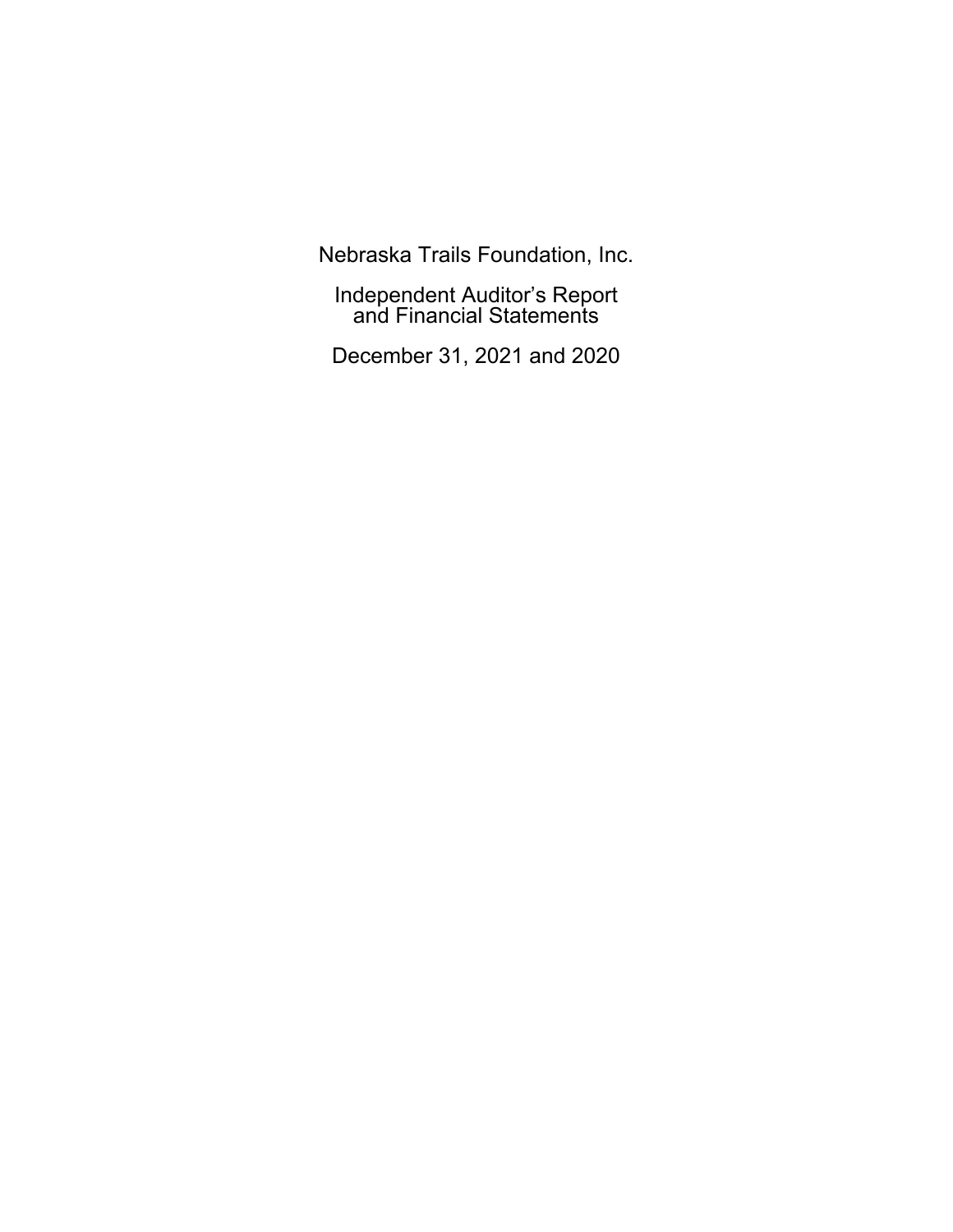## **NEBRASKA TRAILS FOUNDATION, INC.**

# **DECEMBER 31, 2021 and 2020**

## **Table of Contents**

|                                              | Page     |
|----------------------------------------------|----------|
| Independent Auditor's Report                 | $1 - 2$  |
| <b>FINANCIAL STATEMENTS</b>                  |          |
| <b>Statements of Financial Position</b>      | 3        |
| <b>Statements of Activities</b>              | $4 - 5$  |
| <b>Statements of Functional Expenses</b>     | 6        |
| <b>Statements of Cash Flows</b>              | 7        |
| <b>Notes to Financial Statements</b>         | $8 - 14$ |
| SUPPLEMENTARY INFORMATION                    |          |
| Schedules of Changes in Funds and Net Assets | 15 - 22  |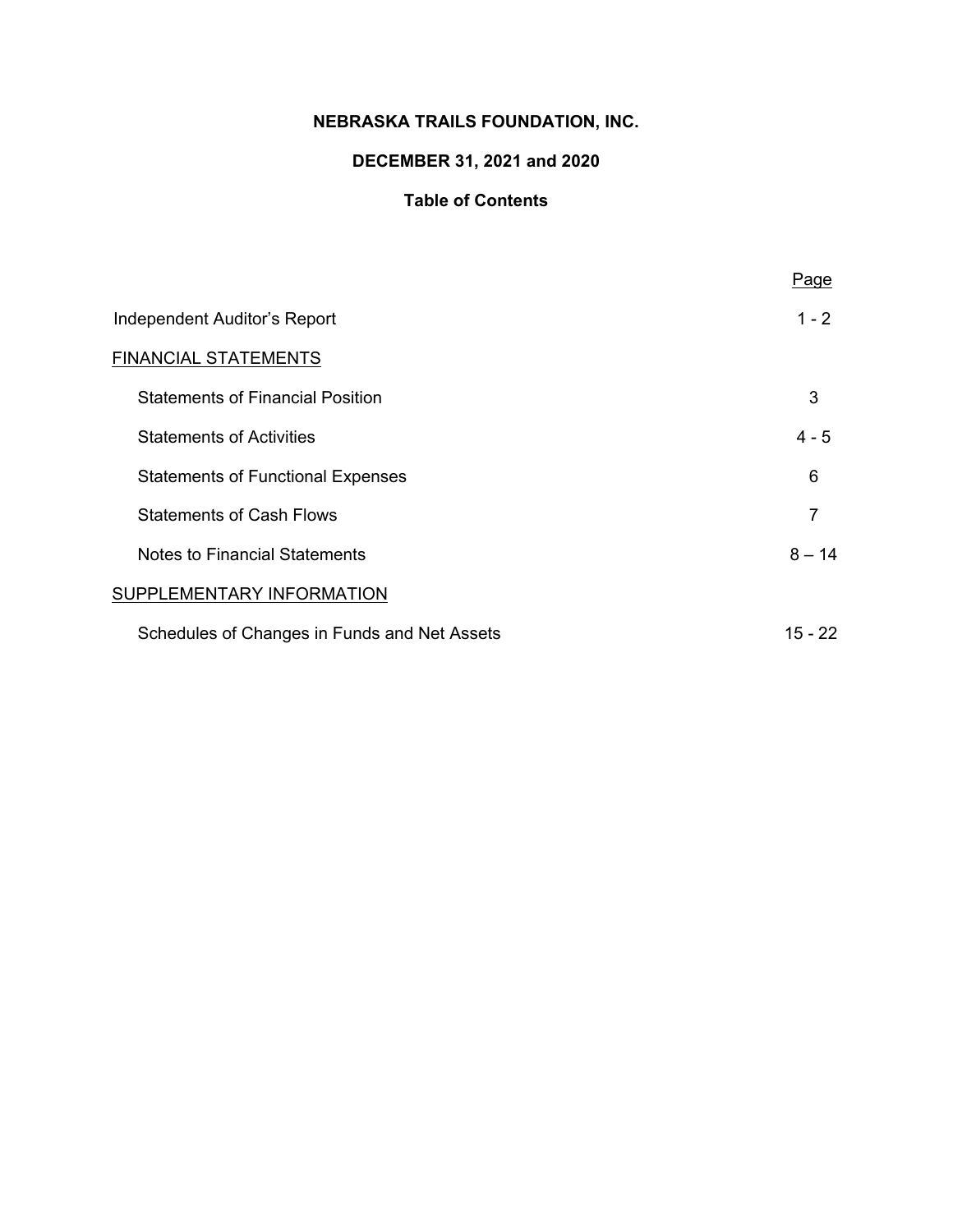

The Board of Directors of Nebraska Trails Foundation, Inc. Lincoln, Nebraska

#### **Opinion**

We have audited the accompanying financial statements of Nebraska Trails Foundation, Inc. (a nonprofit organization) which comprise the statements of financial position as of December 31, 2021 and 2020 and the related statements of activities, functional expenses, and cash flows for the years then ended, and related notes to the financial statements.

In our opinion, the financial statements referred to above present fairly, in all material respects, the financial position of Nebraska Trails Foundation, Inc. as of December 31, 2021 and 2020, and the changes in its net assets and its cash flows for the years then ended in accordance with the accounting principles generally accepted in the United States of America.

#### **Basis for Opinion**

We conducted our audit in accordance with auditing standards generally accepted in the United States of America. Our responsibilities under those standards are further described in the Auditor's Responsibilities for the Audit of the Financial Statements section of our report. We are required to be independent of Nebraska Trails Foundation, Inc. and to meet our other ethical responsibilities in accordance with the relevant ethical requirements relating to the audit. We believe the audit evidence we have obtained is sufficient and appropriate to provide a basis for our audit opinion.

#### **Responsibilities of Management for the Financial Statements**

Management is responsible for the preparation and fair presentation of these financial statements in accordance with accounting principles generally accepted in the United States of America, and for the design, implementation, and maintenance of internal control relevant to the preparation and fair presentation of financial statements that are free from material misstatement, whether due to fraud or error.

In preparing the financial statements, management is required to evaluate whether there are conditions or events considered in the aggregate, that raise substantial doubt about Nebraska Trails Foundation, Inc.'s ability to continue as a going concern within one year after the date that the financial statements are available to be issued.

#### **Auditor's Responsibility**

Our objectives are to obtain reasonable assurance about whether the financial statements as a whole are free from material misstatement, whether due to fraud or error, and to issue an auditor's report that includes our opinion. Reasonable assurance is a high level of assurance but is not absolute assurance and therefore is not a guarantee that an audit conducted in accordance with generally accepted auditing standards will always detect a material misstatement when it exists. The risk of not detecting a material misstatement resulting from fraud is higher than for one resulting from error, as fraud may involve collusion, forgery, intentional omissions, misrepresentations, or the override of internal control. Misstatements are considered material if there is a substantial likelihood that, individually, or in the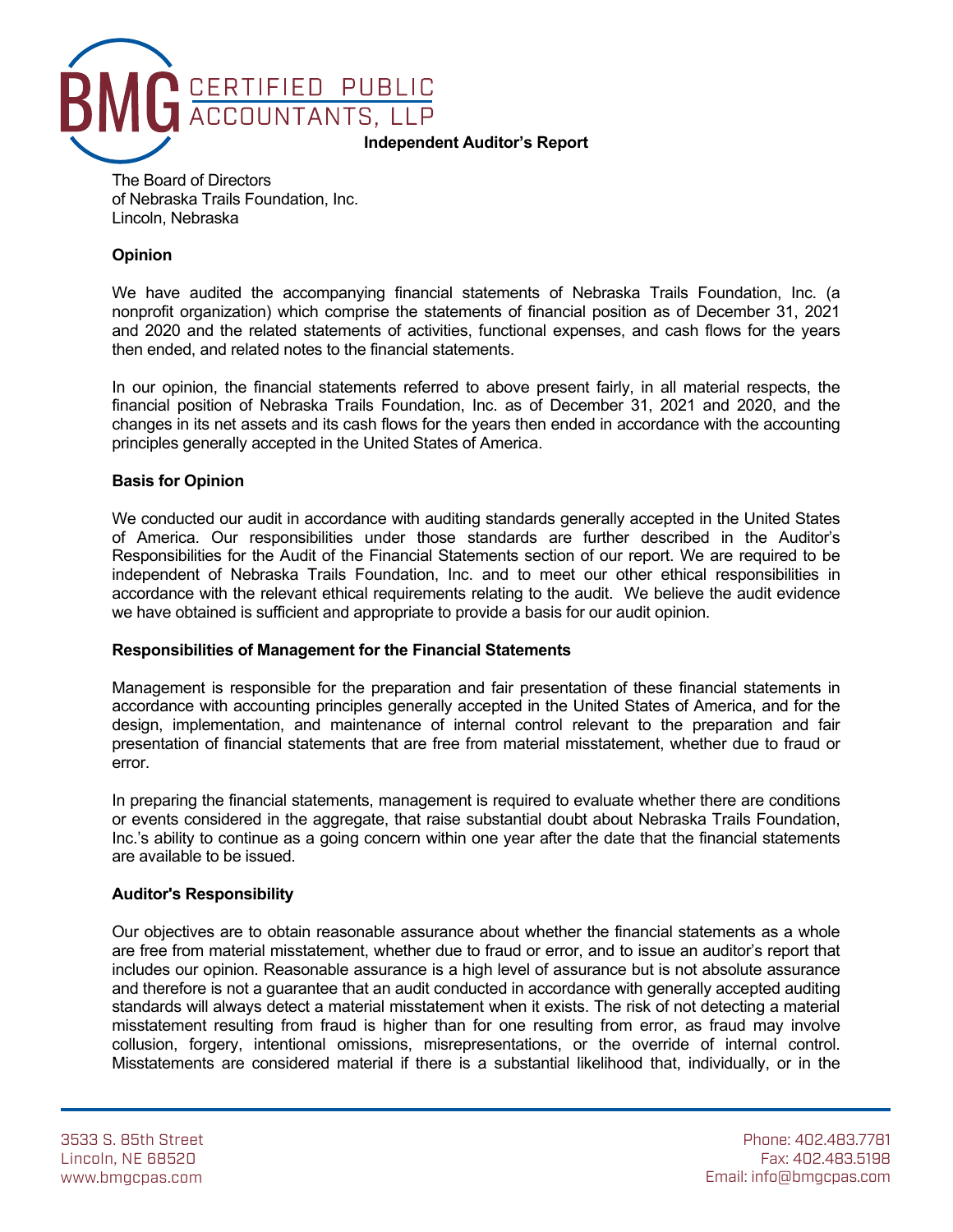aggregate, they would influence the judgment made by a reasonable user based on the financial statements.

In performing an audit in accordance with generally accepted auditing standards, we:

- Exercise professional judgment and maintain professional skepticism throughout the audit.
- Identify and assess the risks of material misstatement of the financial statements, whether due to fraud or error, and design and perform audit procedures responsive to those risks. Such procedures include examining, on a test basis, evidence regarding the amounts and disclosures in the financial statements.
- Obtain an understanding of internal control relevant to the audit in order to design audit procedures that are appropriate in the circumstances, but not for the purpose of expressing an opinion on the effectiveness of Nebraska Trails Foundation, Inc.'s internal control. Accordingly, no such opinion is expressed.
- Evaluate the appropriateness of accounting policies used and the reasonableness of significant accounting estimates made by management, as well as evaluate the overall presentation of the financial statements.
- Conclude whether, in our judgment, there are conditions or events, considered in the aggregate, that raise substantial doubt about Nebraska Trails Foundation, Inc.'s ability to continue as a going concern for a reasonable period of time.

We are required to communicate with those charged with governance regarding, among other matters, the planned scope and timing of the audit, significant audit findings, and certain internal control related matters that we identify during the audit.

#### **Report on Supplementary Information**

Our audit was conducted for the purpose of forming an opinion on the financial statements as a whole. The schedules of changes in funds and net assets are presented for purposes of additional analysis and are not a required part of the financial statements. Such information is the responsibility of management and was derived from and relates directly to the underlying accounting and other records used to prepare the financial statements. The information has been subjected to the auditing procedures applied in the audit of the financial statements and certain additional procedures, including comparing and reconciling such information directly to the underlying accounting and other records used to prepare the financial statements or to the financial statements themselves, and other additional procedures in accordance with auditing standards generally accepted in the United States of America. In our opinion, the information is fairly stated in all material respects in relation to the financial statements as a whole.

BMG Certified Public Accountants, LLP



Lincoln, Nebraska May 3, 2022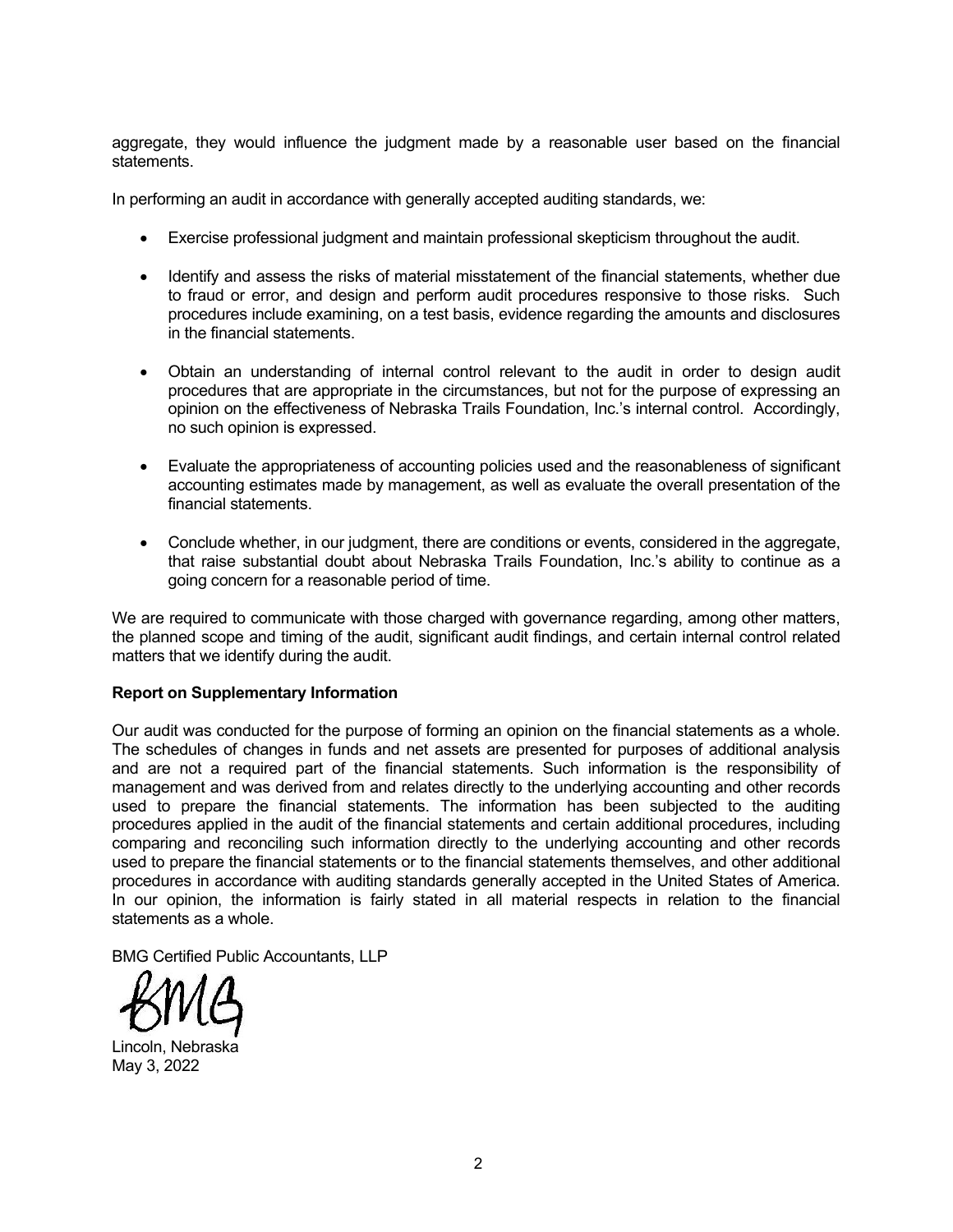## **NEBRASKA TRAILS FOUNDATION, INC Statements of Financial Position December 31, 2021 and 2020**

| <b>ASSETS</b>                              |    |              |                 |
|--------------------------------------------|----|--------------|-----------------|
|                                            |    | <u> 2021</u> | 2020            |
| <b>Current Assets:</b>                     |    |              |                 |
| Cash and Cash Equivalents                  | \$ | 702,982      | \$<br>1,266,524 |
| Due from Great Plains Trails Network       |    |              |                 |
| Investments, Short Term (at Cost):         |    |              |                 |
| Certificates of Deposit (at Cost)          |    | 100,000      | 300,000         |
| <b>Prepaid Expenses</b>                    |    | 3,284        |                 |
| <b>Total Current Assets</b>                |    | 806,266      | 1,566,524       |
| <b>Investment Held for Donor Endowment</b> |    | 93,152       | 78,210          |
| <b>Rail Ties - Restricted</b>              |    | 323,400      |                 |
| <b>Land - Restricted</b>                   |    | 5,809,735    |                 |
| <b>Total Assets</b>                        | S. | 7,032,553    | \$<br>1,644,734 |
| <b>LIABILITIES AND NET ASSETS</b>          |    |              |                 |
| <b>Current Liabilities:</b>                |    |              |                 |
| <b>Accounts Payable</b>                    | \$ | 4,513        | \$<br>885,521   |
| <b>Total Liabilities</b>                   |    | 4,513        | 885,521         |
| <b>Net Assets:</b>                         |    |              |                 |
| <b>Without Donor Restrictions</b>          |    | 152,493      | 159,065         |
| <b>With Donor Restrictions</b>             |    | 6,875,547    | 600,148         |

| <b>Total Net Assets</b>          | 7,028,040   |               | 759,213   |
|----------------------------------|-------------|---------------|-----------|
| Total Liabilities and Net Assets | \$7,032,553 | $\mathcal{S}$ | 1,644,734 |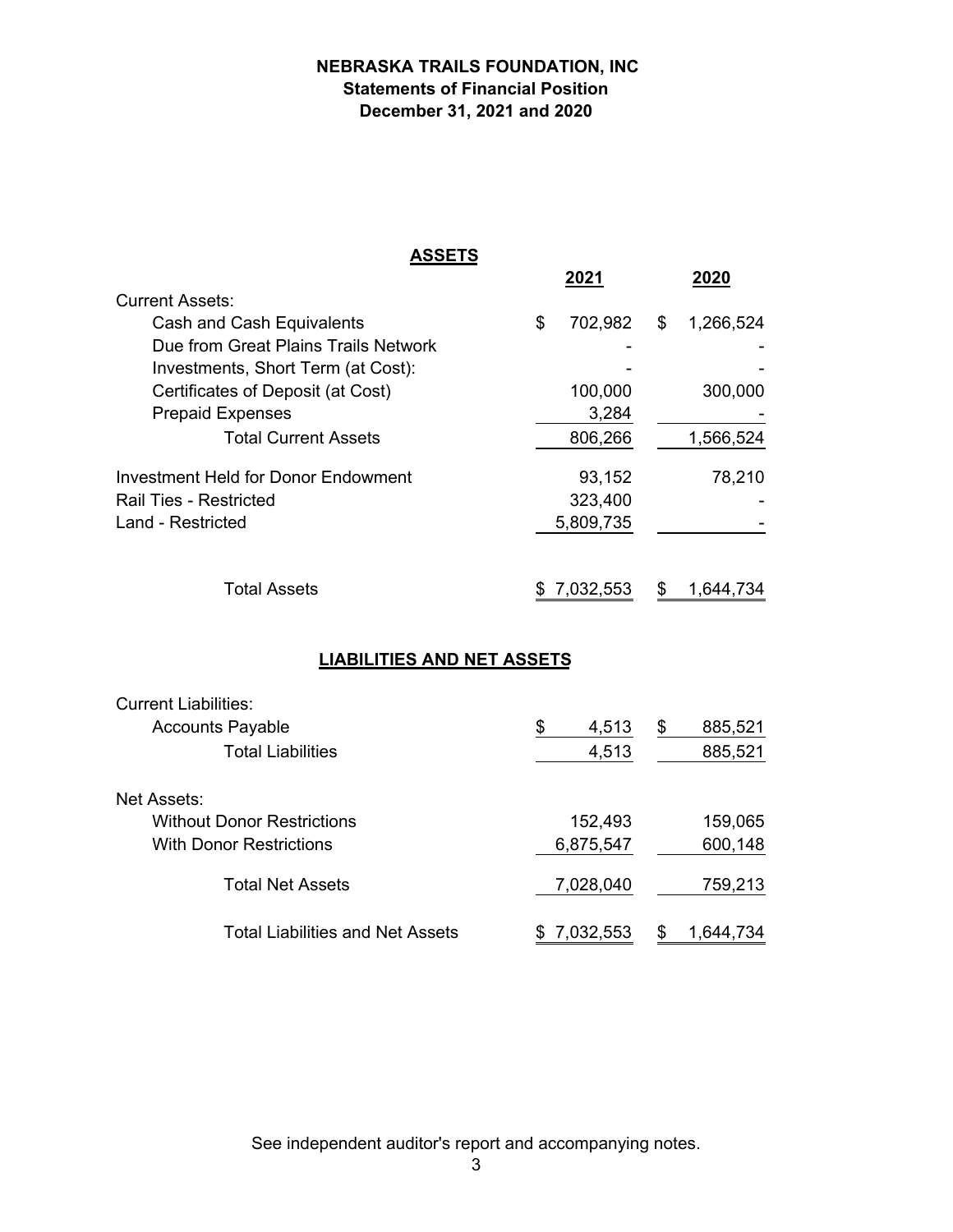## **NEBRASKA TRAILS FOUNDATION, INC. Statement of Activities For the Year Ended December 31, 2021**

|                                                   | <b>Without Donor</b> |                     | <b>With Donor</b> |                     |    |           |
|---------------------------------------------------|----------------------|---------------------|-------------------|---------------------|----|-----------|
|                                                   |                      | <b>Restrictions</b> |                   | <b>Restrictions</b> |    | Total     |
| <b>Support and Revenue:</b>                       |                      |                     |                   |                     |    |           |
| <b>Donations</b>                                  | \$                   | 6,964               | \$                | 147,879             | \$ | 154,843   |
| Donations - Land and Rail Ties                    |                      |                     |                   | 6,133,135           |    | 6,133,135 |
| Interest Income                                   |                      | 1,602               |                   | 2                   |    | 1,604     |
| Dividend Income                                   |                      |                     |                   | 1,546               |    | 1,546     |
| Net Realized and Unrealized Gain(Loss)            |                      |                     |                   |                     |    |           |
| on Investments                                    |                      |                     |                   | 13,396              |    | 13,396    |
| <b>Total Revenue</b>                              |                      | 8,566               |                   | 6,295,958           |    | 6,304,524 |
| Management and General:                           |                      |                     |                   |                     |    |           |
| <b>Bank Charges</b>                               |                      | 175                 |                   |                     |    | 175       |
| <b>Credit Card Fees</b>                           |                      | 318                 |                   |                     |    | 318       |
| Insurance                                         |                      | 1,370               |                   |                     |    | 1,370     |
| <b>Other Expense</b>                              |                      |                     |                   |                     |    |           |
| Postage                                           |                      |                     |                   |                     |    |           |
| <b>Professional Fees</b>                          |                      | 12,145              |                   |                     |    | 12,145    |
| Program Service Expenses:                         |                      |                     |                   |                     |    |           |
| <b>Supplies</b>                                   |                      |                     |                   |                     |    |           |
| <b>Trail Construction &amp; Trail Maintenance</b> |                      | 20,559              |                   |                     |    | 20,559    |
| <b>Website Maintenance</b>                        |                      | 1,130               |                   |                     |    | 1,130     |
| <b>Total Expenses</b>                             |                      | 35,697              |                   |                     |    | 35,697    |
| <b>Restrictions Changed by Donors</b>             |                      |                     |                   |                     |    |           |
| <b>Net Assets Released from Restrictions</b>      |                      | 20,559              |                   | (20, 559)           |    |           |
| Change in Net Assets                              |                      | (6, 572)            |                   | 6,275,399           |    | 6,268,827 |
| Net Assets, Beginning of Year                     |                      | 159,065             |                   | 600,148             |    | 759,213   |
| Net Assets, End of Year                           | \$                   | 152,493             | \$                | 6,875,547           | \$ | 7,028,040 |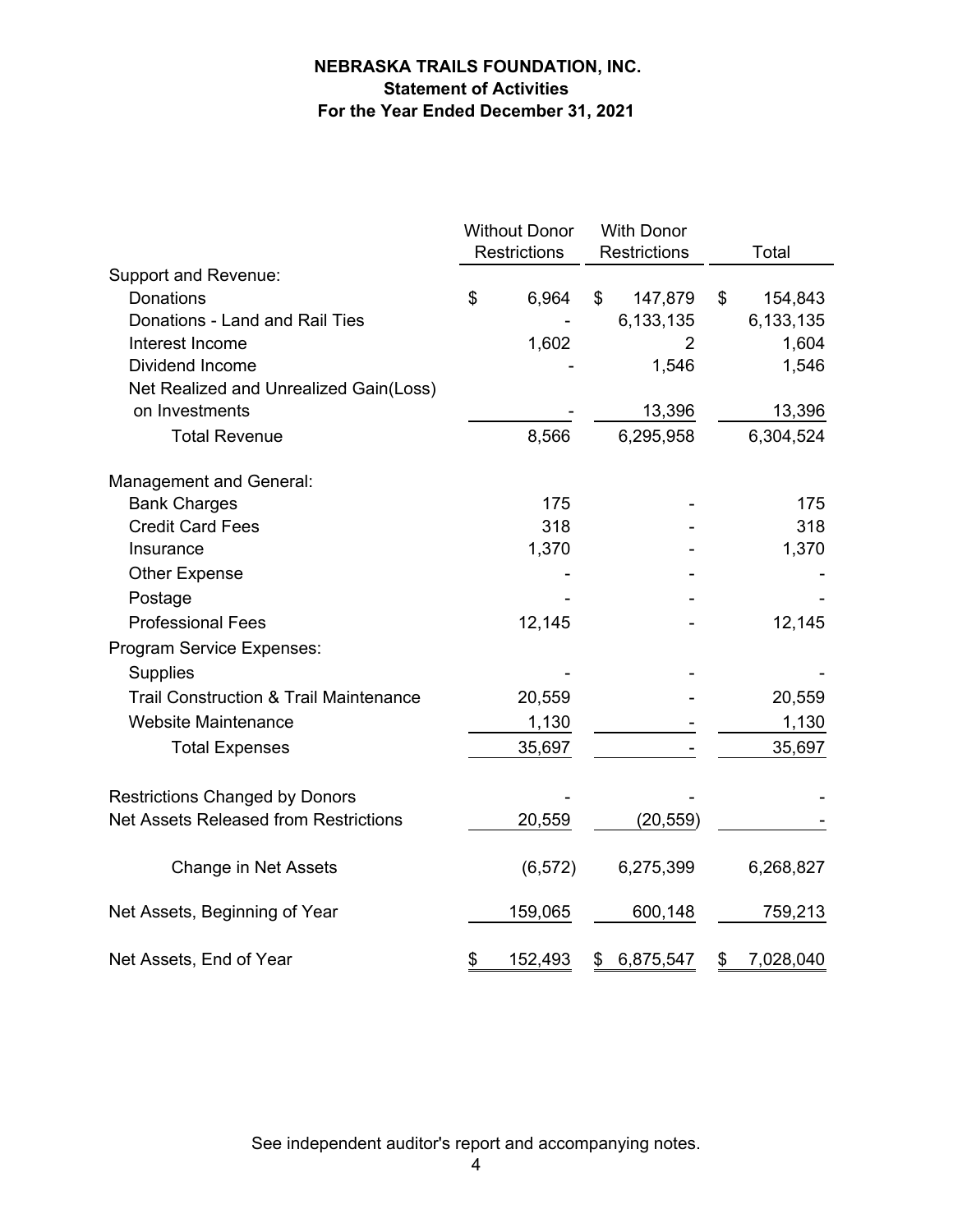## **NEBRASKA TRAILS FOUNDATION, INC. Statement of Activities For the Year Ended December 31, 2020**

|                                                   | <b>Without Donor</b><br><b>Restrictions</b> | <b>With Donor</b><br><b>Restrictions</b> | Total         |
|---------------------------------------------------|---------------------------------------------|------------------------------------------|---------------|
| <b>Support and Revenue:</b>                       |                                             |                                          |               |
| Donations                                         | \$<br>17,635                                | \$<br>334,842                            | \$<br>352,477 |
| Donations of Land                                 |                                             |                                          |               |
| Interest Income                                   | 11,412                                      | 2                                        | 11,414        |
| Dividend Income                                   |                                             | 1,568                                    | 1,568         |
| Net Realized and Unrealized Gain(Loss)            |                                             |                                          |               |
| on Investments                                    |                                             | 5,987                                    | 5,987         |
| <b>Total Revenue</b>                              | 29,047                                      | 342,399                                  | 371,446       |
| Management and General:                           |                                             |                                          |               |
| <b>Bank Charges</b>                               |                                             |                                          |               |
| <b>Credit Card Fees</b>                           | 835                                         |                                          | 835           |
| Insurance                                         | 1,335                                       |                                          | 1,335         |
| <b>Other Expense</b>                              | 12                                          |                                          | 12            |
| Postage                                           | 55                                          |                                          | 55            |
| <b>Professional Fees</b>                          | 11,180                                      |                                          | 11,180        |
| Program Service Expenses:                         |                                             |                                          |               |
| <b>Supplies</b>                                   |                                             |                                          |               |
| <b>Trail Construction &amp; Trail Maintenance</b> | 955,247                                     |                                          | 955,247       |
| <b>Website Maintenance</b>                        | 1,130                                       |                                          | 1,130         |
| <b>Total Expenses</b>                             | 969,794                                     |                                          | 969,794       |
|                                                   |                                             |                                          |               |
| <b>Restrictions Changed by Donors</b>             |                                             |                                          |               |
| Net Assets Released from Restrictions             | 916,816                                     | (916, 816)                               |               |
| <b>Change in Net Assets</b>                       | (23, 931)                                   | (574, 417)                               | (598, 348)    |
| Net Assets, Beginning of Year                     | 182,996                                     | 1,174,565                                | 1,357,561     |
| Net Assets, End of Year                           | \$<br>159,065                               | \$<br>600,148                            | \$<br>759,213 |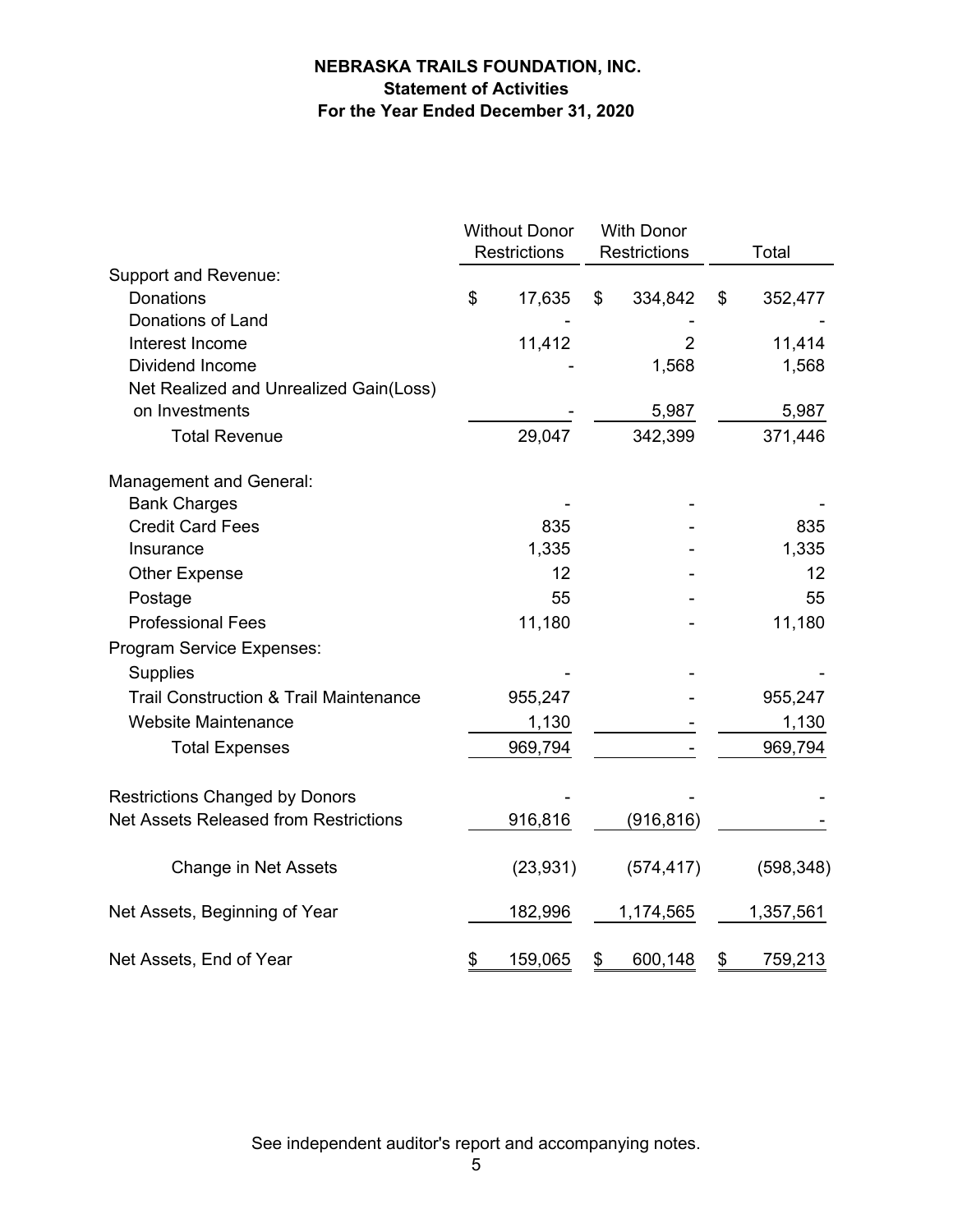#### **NEBRASKA TRAILS FOUNDATION, INC. Statements of Functional Expenses For the Years Ended December 31, 2021 and 2020**

|                                                   | 2021 |                 |    |             |    |             |    |        |
|---------------------------------------------------|------|-----------------|----|-------------|----|-------------|----|--------|
|                                                   |      | Program         |    | Management  |    |             |    |        |
|                                                   |      | <b>Services</b> |    | and General |    | Fundraising |    | Total  |
| Expenses:                                         |      |                 |    |             |    |             |    |        |
| <b>Bank Charges</b>                               | \$   |                 | \$ | 175         | \$ |             | \$ | 175    |
| <b>Credit Card Fees</b>                           |      |                 |    | 318         |    |             |    | 318    |
| Insurance                                         |      |                 |    | 1,370       |    |             |    | 1,370  |
| Other Expense                                     |      |                 |    |             |    |             |    |        |
| Postage                                           |      |                 |    |             |    |             |    |        |
| <b>Professional Fees</b>                          |      |                 |    | 12,145      |    |             |    | 12,145 |
| Supplies                                          |      |                 |    |             |    |             |    |        |
| <b>Trail Construction &amp; Trail Maintenance</b> |      | 20,559          |    |             |    |             |    | 20,559 |
| Website Maintenance                               |      | 1,130           |    |             |    |             |    | 1,130  |
| <b>Total Expenses</b>                             |      | 21,689          | \$ | 14,008      | \$ |             | S  | 35,697 |

|                                                   | 2020 |                 |    |             |    |             |    |         |
|---------------------------------------------------|------|-----------------|----|-------------|----|-------------|----|---------|
|                                                   |      | Program         |    | Management  |    |             |    |         |
|                                                   |      | <b>Services</b> |    | and General |    | Fundraising |    | Total   |
| Expenses:                                         |      |                 |    |             |    |             |    |         |
| <b>Bank Charges</b>                               | \$   |                 | \$ |             | \$ |             | \$ |         |
| <b>Credit Card Fees</b>                           |      |                 |    | 835         |    |             |    | 835     |
| Insurance                                         |      |                 |    | 1,335       |    |             |    | 1,335   |
| <b>Other Expense</b>                              |      |                 |    | 12          |    |             |    | 12      |
| Postage                                           |      |                 |    | 55          |    |             |    | 55      |
| <b>Professional Fees</b>                          |      |                 |    | 11,180      |    |             |    | 11,180  |
| <b>Supplies</b>                                   |      |                 |    |             |    |             |    |         |
| <b>Trail Construction &amp; Trail Maintenance</b> |      | 955,247         |    |             |    |             |    | 955,247 |
| Website Maintenance                               |      | 1,130           |    |             |    |             |    | 1,130   |
| <b>Total Expenses</b>                             |      | 956,377         | \$ | 13,417      | \$ |             | S  | 969,794 |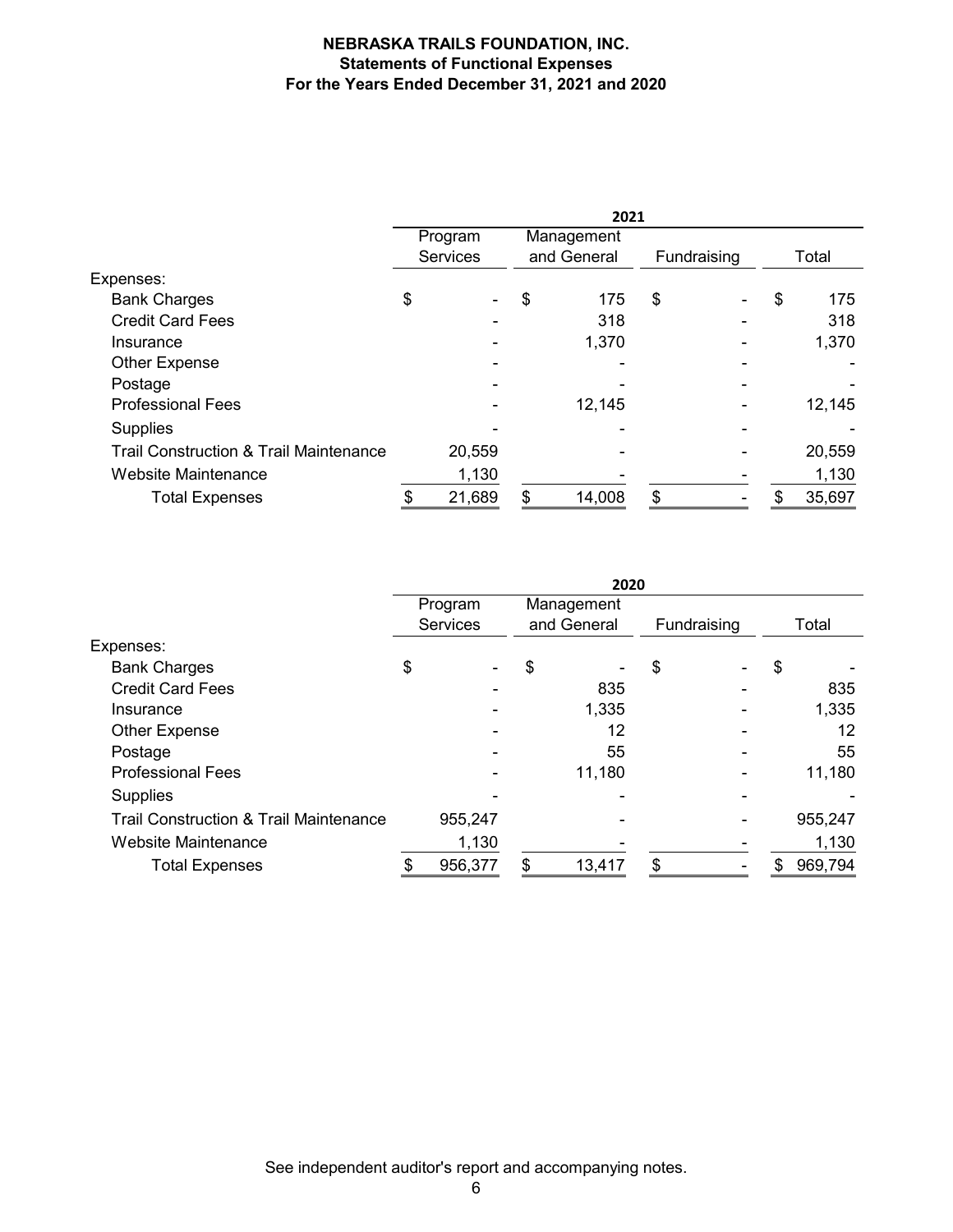### **NEBRASKA TRAILS FOUNDATION, INC. Statements of Cash Flows For the Years Ended December 31, 2021 and 2020**

| Cash Flows from Operating Activities<br><b>Change in Net Assets</b>                                                                                   | 2021<br>\$6,268,827                              | <u>2020</u><br>(598, 348)<br>\$ |
|-------------------------------------------------------------------------------------------------------------------------------------------------------|--------------------------------------------------|---------------------------------|
| Adjustments to Reconcile Change in Net Assets<br>to Net Cash Used by Operating Activities                                                             |                                                  |                                 |
| <b>Non-Cash Donations Received</b><br>Unrealized (Gain) Loss on Investment<br>Realized (Gain) Loss on Investment<br><b>Dividend Income Reinvested</b> | (6, 133, 135)<br>(7, 381)<br>(6,015)<br>(1, 546) | (1,792)<br>(4, 195)<br>(1, 568) |
| Decrease (Increase) in Assets:<br><b>Prepaid Expenses</b><br>Increase (Decrease) in Liabilities:<br><b>Accounts Payable</b>                           | (3,284)<br>(881,008)                             | 885,241                         |
| Net Cash from Operating Activities                                                                                                                    | (763, 542)                                       | 279,338                         |
| Cash Flows from Investing Activities:<br>Redemption of Certificates of Deposit<br>Purchase of Certificates of Deposit                                 | 300,000<br>(100,000)                             | 409,000<br>(200,000)            |
| Net Cash from Investing Activities                                                                                                                    | 200,000                                          | 209,000                         |
| Net Increase (Decrease) in Cash and Cash Equivalents                                                                                                  | (563, 542)                                       | 488,338                         |
| Cash and Cash Equivalents at beginning of year                                                                                                        | 1,266,524                                        | 778,186                         |
| Cash and Cash Equivalents at end of year                                                                                                              | \$<br>702,982                                    | \$1,266,524                     |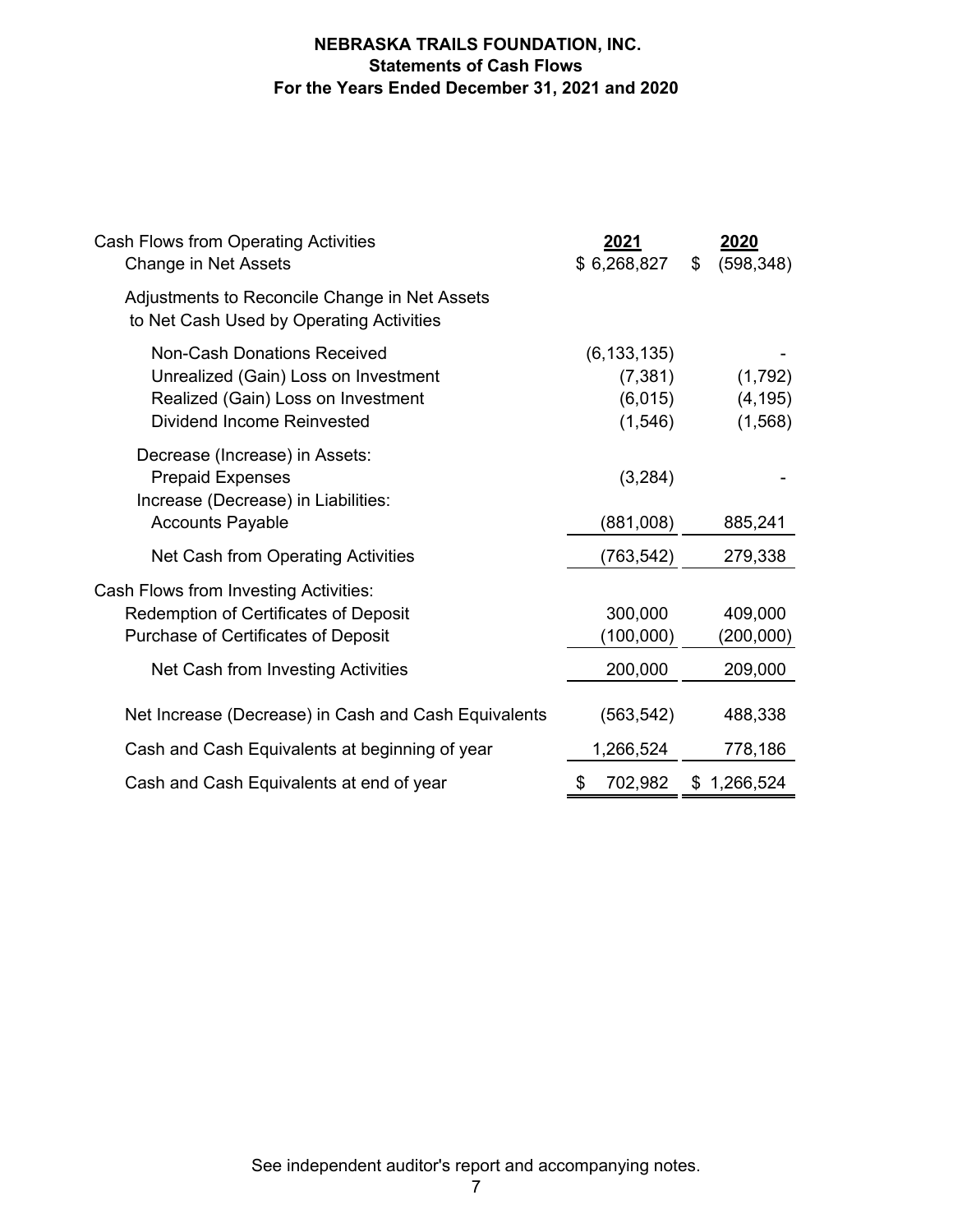#### **NOTE 1: ORGANIZATIONAL STRUCTURE**

Nature of Activities: Nebraska Trails Foundation, Inc. (the Organization) is a not-for-profit organization, which operates for charitable purposes including the solicitation of funding for the acquisition, development and promotion of multi-use recreational trails and parks lands adjacent to the trails within the State of Nebraska.

#### **NOTE 2: SUMMARY OF SIGNIFICANT ACCOUNTING PRINCIPLES**

Revenue Recognition: The accompanying financial statements are prepared on the accrual basis of accounting. Under that basis, income is recognized when it becomes available and measurable, and expenses are recognized when the liability is incurred, if measurable.

Income Taxes: No provision has been made for income taxes in the financial statements. The Organization is a not-for-profit organization that is exempt from Federal and State income taxes under Internal Revenue Code Section 501(c)(3) of the Internal Revenue Code and classified by the Internal Revenue Service as other than a private foundation.

The Organization's Forms 990, Return of Organization Exempt from Income Tax, for the years ending 2019, 2020, and 2021 are subject to examination by the IRS, generally for three years after they were filed.

Cash and Cash Equivalents: The Organization considers cash in operating bank accounts, certificates of deposits that are redeemed or mature within three months of the end of the year and temporary investments with a maturity of three months or less to be cash and cash equivalents.

Cash and cash equivalents consist of two checking accounts, one money market account, one non-federally insured STFIT account, and two certificates of deposit with maturity dates within three months of the date of the financial statements. At December 31, 2021, the balances of the checking and short-term interest-bearing accounts are \$70,634 and \$431,791, respectively.

Certificates of Deposit: Investments in certificates of deposit are recorded at cost. Subsequent write ups or write downs to fair value to recognize unrealized gains and losses are not recorded. Unrealized gains and losses have not been material to the financial statements. Certificates of deposit with original maturities greater than three months and remaining maturities of less than one year are classified as short-term investments. Certificates of deposit with remaining maturities greater than one year are classified as long-term investments.

Land: Land purchased for future trail development is stated at cost. Any costs that do not materially add value to the property are expensed as incurred. There is currently no land that has been purchased. Land donated to the organization is recorded at market value based on appraisal of the land.

Use of Estimates: The preparation of financial statements in conformity with generally accepted accounting principles requires management to make estimates and assumptions that affect certain reported amounts and disclosures. Actual results could differ from those estimates.

Financial Statement Presentation: The Organization has presented its financial statements in accordance with generally accepted accounting principles for not-for-profit organizations and includes the adoption of ASU No. 2016-14. Under this guidance, the Organization is required to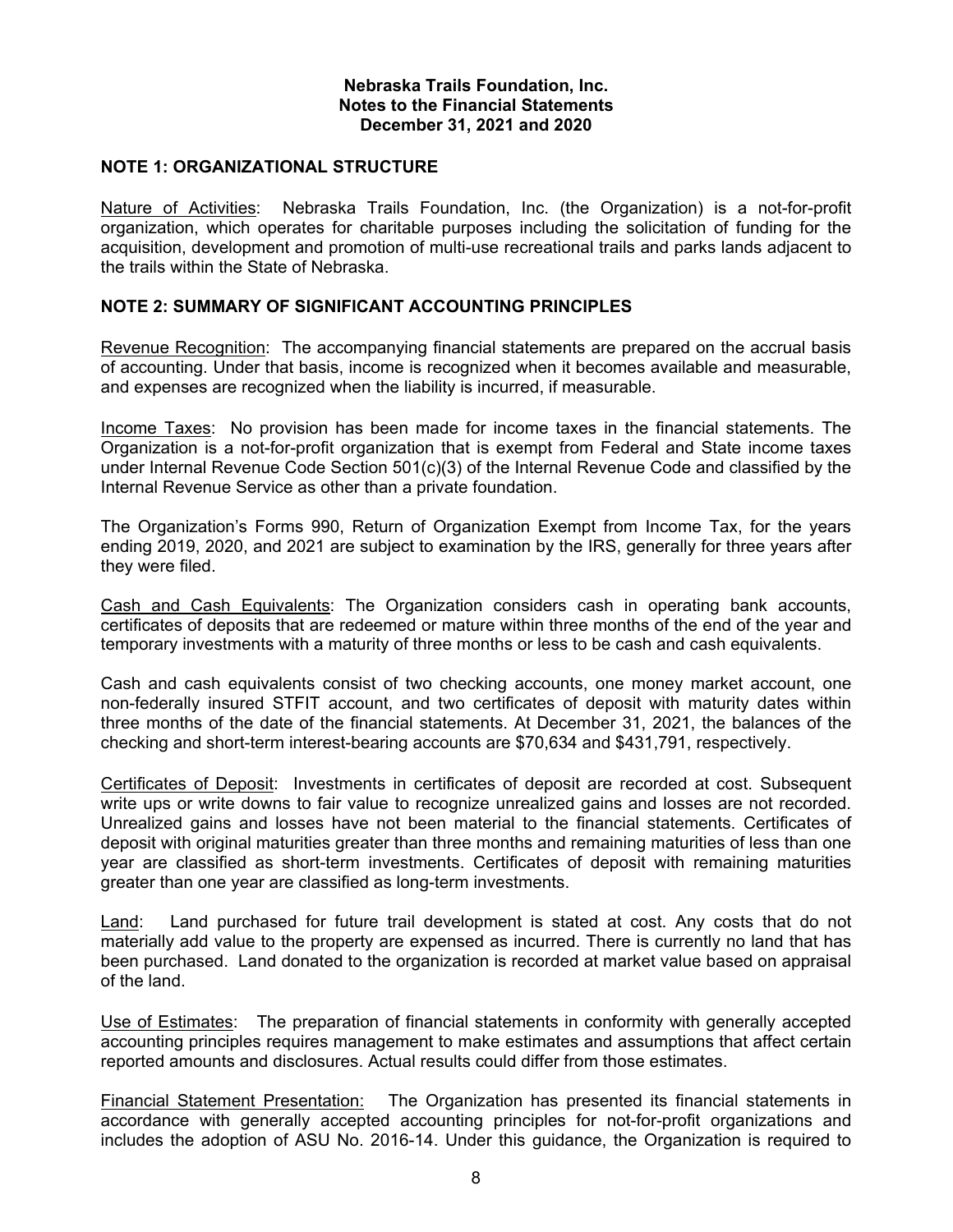report information regarding its financial position and activities according to two classes of net assets: net assets with donor restrictions and net assets without donor restrictions. In addition, the Organization is required to present a statement of functional expenses.

Contributions: Contributions received are recorded as without donor restrictions or with donor restriction, depending on the existence and nature of any donor restrictions. All contributions are considered to be without donor restrictions unless specifically restricted by the donor or subject to legal restrictions. Contributions are recorded when promised as pledges receivable when a promise is, in substance, unconditional.

The Organization records contributions in the donor restriction class of net assets if they are received with donor stipulations that limit their use through either purpose of time restrictions or both. When donor restrictions expire – that is, when the purpose restriction is fulfilled or the time restriction expires – net assets with donor restrictions are reclassified to net assets without donor restrictions and reported in the statements of activities as net assets released from restrictions. It is the Organization's policy to record donor-restricted contributions received and expended in the same accounting period as contributions with donor restrictions and as net assets released from restrictions.

Net Assets Without Donor Restrictions: These are net assets that are not subject to donor-imposed stipulations. At December 31, 2021 and 2020 net assets without donor-imposed restrictions totaled \$152,493 and \$159,065.

Also included in this category are board designated assets. The board can resolve to identify net assets without donor restrictions to be used for a particular purpose. Board designated net assets as of December 31, 2021 and 2020 were \$112,718 and \$93,755 and are designated for trail projects. Of these designated net assets, \$12,000 is designated for the Wabash Trail Head Project.

Net Assets With Donor Restrictions: These are funds that have been restricted for the acquisition, development and promotion of specific multi-use recreational trails and adjoining park lands in Nebraska. These funds are not available for operating purposes.

Also included in this category are net assets subject to donor-imposed restrictions to be maintained permanently by the Organization, including gifts and pledges wherein donors stipulate that the corpus of the gift be held in perpetuity. See Note 5 for further information.

Cost Allocation: The financial statements report certain categories of expenses that may be attributable to more than one supporting function. Management has concluded that supplies, trail construction and trail maintenance, and website maintenance expenses are attributable to program services while bank charges, credit card fees, insurance, other expense, postage, and professional fees are attributable to management and general.

Concentration of Credit Risk: The Organization maintains its cash at two financial institutions. At December 31, 2021, \$124,928 one financial institution was in excess of the Federal Deposit Insurance Corporation insured amounts of up to \$250,000.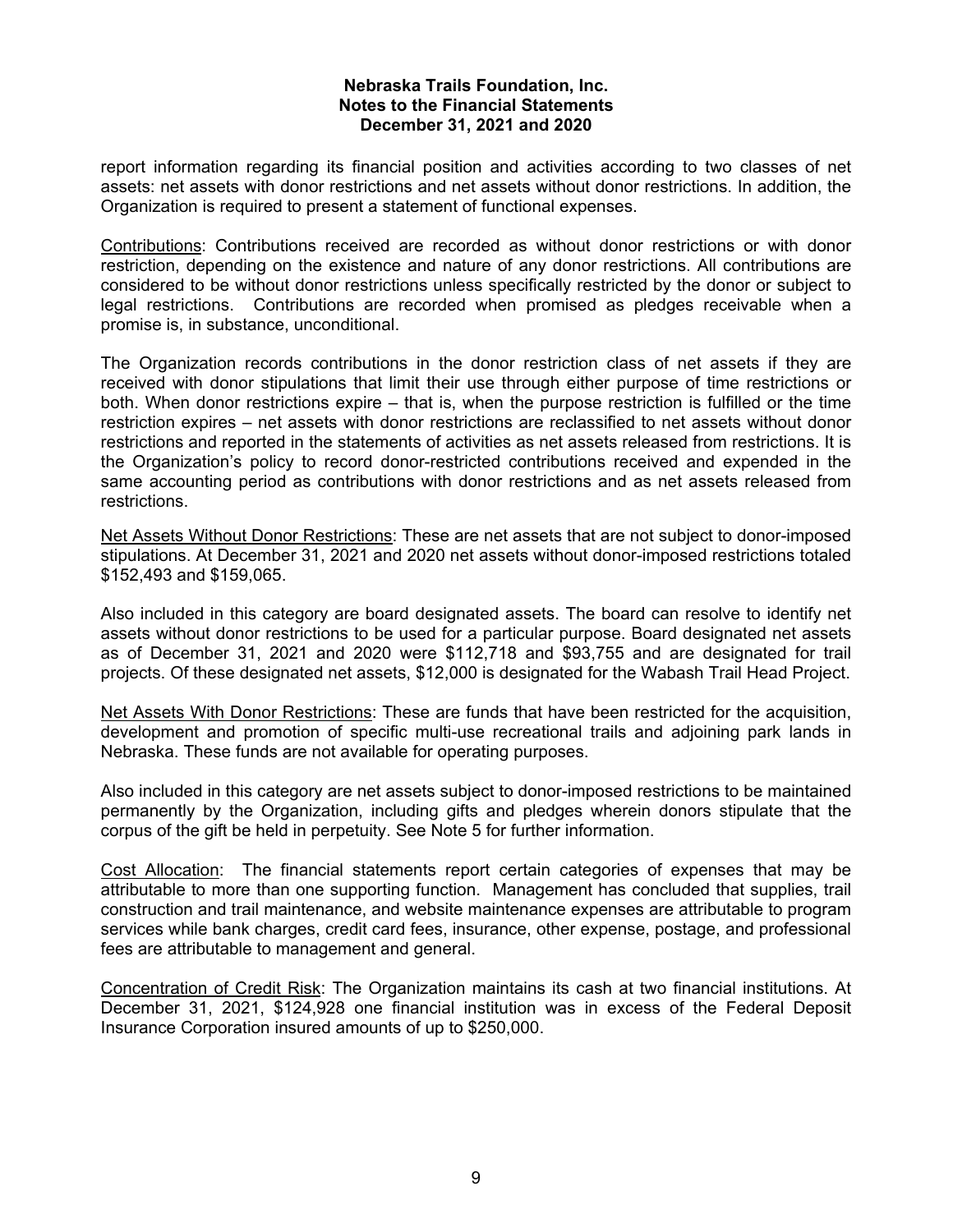#### **NOTE 3: CERTIFICATES OF DEPOSIT**

The Organization has the following certificates of deposit at December 31, 2021 and 2020. Face values at December 31, 2021 and 2020, maturity dates and interest rates are as follows:

| 2021                 |           |                      |               |  |  |
|----------------------|-----------|----------------------|---------------|--|--|
|                      | Amount    | <b>Maturity Date</b> | Interest Rate |  |  |
| Current              |           |                      |               |  |  |
| CD Wells Fargo       | \$100,000 | 9/22/2022            | 0.15%         |  |  |
| CD #1793             | 100,412   | 1/07/2022            | 0.55%         |  |  |
| CD #9738             | 100,415   | 3/10/2022            | 0.55%         |  |  |
| <b>Total Current</b> | 300,827   |                      |               |  |  |

CD #1793 and CD #9738 are included in cash and cash equivalents as their maturity dates are within three months of the date of the financial statements.

|                      |                | 2020                 |               |
|----------------------|----------------|----------------------|---------------|
|                      | Amount         | <b>Maturity Date</b> | Interest Rate |
| Current              |                |                      |               |
| CD #7161-6324        | 100,000<br>S   | 3/01/2021            | 1.80%         |
| CD #7161-6324        | 100,000        | 4/28/2021            | 0.15%         |
| CD #7161-6324        | 100,000        | 7/01/2021            | 0.20%         |
| <b>Total Current</b> | 300,000<br>\$. |                      |               |

#### **NOTE 4: FAIR VALUE OF INVESTMENTS**

Financial Accounting Standards Board Accounting Standard Codification (FASB ASC) 820, *Fair Value Measurements and Disclosures*, establishes a framework for measuring fair value. That framework provides a fair value hierarchy that prioritizes the inputs to valuation techniques used to measure fair value. The hierarchy gives the highest priority to unadjusted quoted prices in active markets for identical assets or liabilities (level 1 measurements) and the lowest priority to unobservable inputs (level 3 measurements). The three levels of the fair value hierarchy under FASB ASC 820 are described below:

- Level 1 Inputs to the valuation methodology are unadjusted quoted prices for identical assets or liabilities in active markets that the Organization has the ability to access.
- Level 2 Inputs to the valuation methodology include:
	- Quoted prices for similar assets or liabilities in active markets;
	- Quoted prices for identical or similar assets or liabilities in inactive markets;
	- Inputs other than quoted prices that are observable for the asset or liability;
	- Inputs that are derived principally from or corroborated by observable market data by correlation or other means.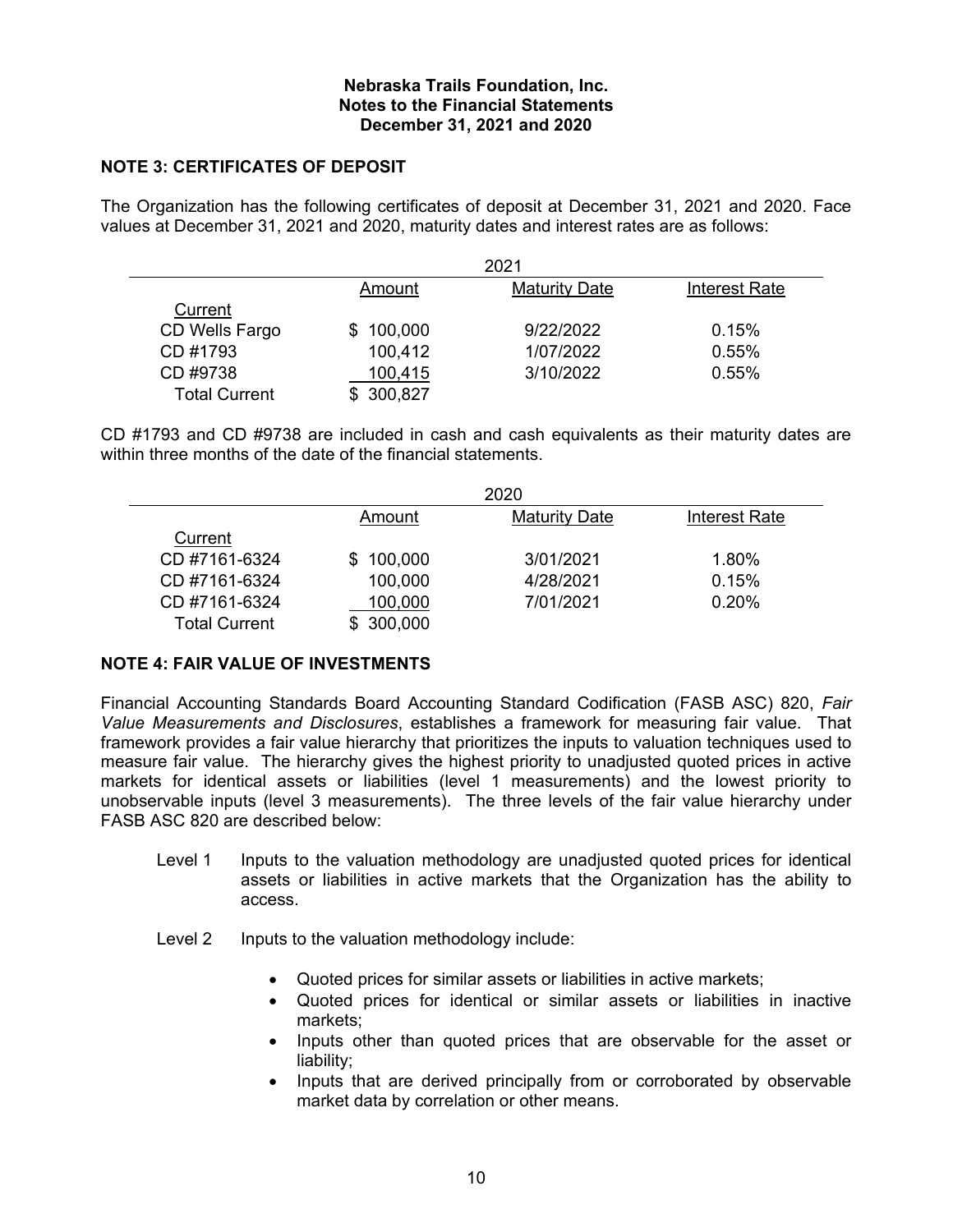If the asset or liability has a specified (contractual) term, the Level 2 input must be observable for substantially the full term of the asset or liability.

Level 3 Inputs to the valuation methodology are unobservable and significant to the fair value measurement.

The asset's or liability's fair value measurement level within the fair value hierarchy is based on the lowest level of any input that is significant to the fair value measurement. Valuation techniques used need to maximize the use of observable inputs and minimize the use of unobservable inputs.

Following is a description of the valuation methodologies used for assets measured at fair value. There have been no changes in the methodologies used during the years ended December 31, 2021 and 2020.

*Level 1 Assets:* The fair value of mutual funds is based on quoted net asset values of the shares held by the Organization at year-end.

The methods described above may produce a fair value calculation that may not be indicative of net realizable value or reflective of future fair values. Furthermore, while the Organization believes its valuation methods are appropriate and consistent with other market participants, the use of different methodologies or assumptions to determine the fair value of certain financial instruments could result in a different fair value measurement at the reporting date.

The following tables set forth by level, within the fair value hierarchy, the Organization's assets at fair value as of December 31, 2021 and 2020:

|                                           |               | 2021    |         |
|-------------------------------------------|---------------|---------|---------|
| Description                               | Level 1       | Level 2 | Level 3 |
| Vanguard Investment<br><b>Mutual Fund</b> | \$93,152      | \$      |         |
| <b>Total Investments</b>                  | \$93,152      |         |         |
|                                           |               | 2020    |         |
| <b>Description</b>                        | evel 1.       | Level 2 | Level 3 |
| Vanguard Investment<br><b>Mutual Fund</b> | \$78,210      |         |         |
| <b>Total Investments</b>                  | <u>78,210</u> |         |         |

The investment securities noted above are exposed to various risks, such as interest rate, credit, and overall market volatility. Due to the level of risk associated with certain investment securities, it is reasonably possible that changes in the values of investment securities will occur in the near term and that such changes could materially affect the amounts reported in the financial statements.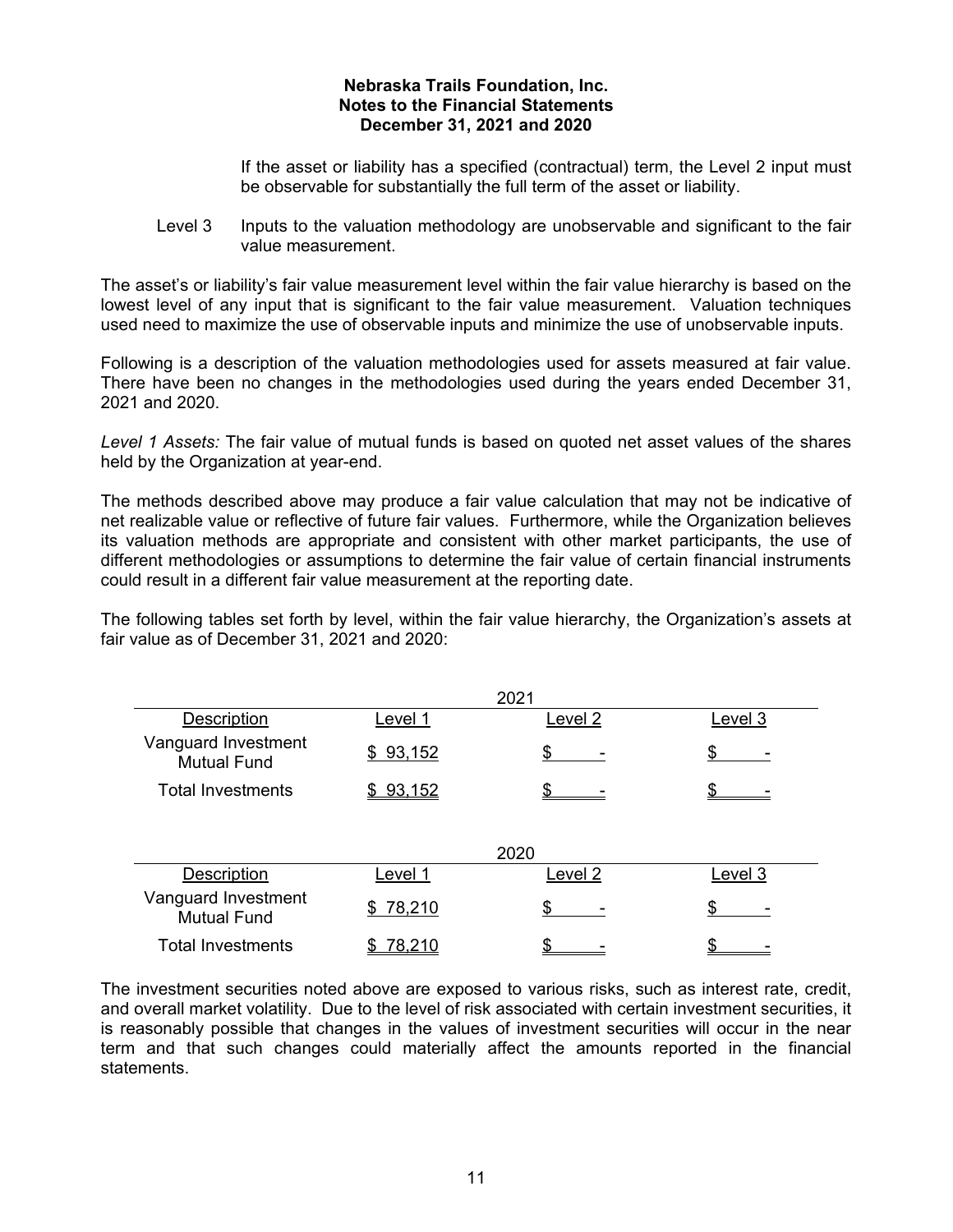#### **NOTE 5: INVESTMENTS HELD FOR DONOR ENDOWMENT**

The donor endowment fund was established in 2009 to support and promote the recreational trail system in Nebraska. Contributions to the endowment fund are subject to donor restrictions that stipulate the original principal of the gift is to be held and invested by the Organization indefinitely and income from the fund is to be expended for the trail system expenses. The following schedule summarizes changes in endowment fund net assets with donor restrictions for the years ended December 31, 2021 and 2020:

|                                         | <b>With Donor</b>   | <b>With Donor</b>   |
|-----------------------------------------|---------------------|---------------------|
|                                         | <b>Restrictions</b> | <b>Restrictions</b> |
|                                         | 2021                | 2020                |
| Endowment net assets, beginning of year | \$79,392            | \$71,835            |
| Interest and dividend income            | 1,548               | 1,570               |
| Net realized gains                      | 6,015               | 4,195               |
| Net unrealized gains                    | 7,381               | 1,792               |
| Endowment net assets, end of year       | \$94,336            | 79,392              |

The Board of Directors of the Organization has interpreted the Uniform Prudent Management of Institutional Funds Act (UPMIFA) as generally requiring the preservation of the fair value of the original endowed gift as of the gift date of the donor-restricted endowment funds absent donor stipulations to the contrary. As a result of this interpretation, the Organization generally classifies the original value of the gifts donated to the permanent endowment and the original value of subsequent gifts to the permanent endowment as net assets with donor restrictions. In accordance with UPMIFA, the Organization considers the following factors in making the determination to appropriate or accumulate donor–restricted endowment funds.

- 1. The duration and preservation of the fund.
- 2. The purpose of the organization and the donor-restricted endowment fund.
- 3. General economic conditions.
- 4. The possible effect of inflation and deflation.
- 5. The expected total return from income and the appreciation of investments.
- 6. Other resources of the organization.
- 7. The investment policies of the organization.

From time to time, the fair value of assets associated with individual donor restricted endowment funds may fall below the level that the donor or UPMIFA requires to be retained as a fund of perpetual duration. As of December 31, 2021 and 2020, no endowment funds were "underwater".

The Organization has adopted investment and spending policies for the endowment assets that attempt to provide a predictable steam of funding to programs supported by its endowment while seeking to maintain the purchasing power of the endowment assets. Under this policy, as approved by the Board of Directors, the endowment assets are invested in a manner that is intended to return an investment in the range of 2-4%. The State of Nebraska includes, in its version of UPMIFA, an optional provision that creates a rebuttable presumption of imprudence if an organization spends more than 7% of the average fair value of the fund. No expenses were made from earnings from the endowment fund in 2021 and 2020, therefore, the fund meets this provision.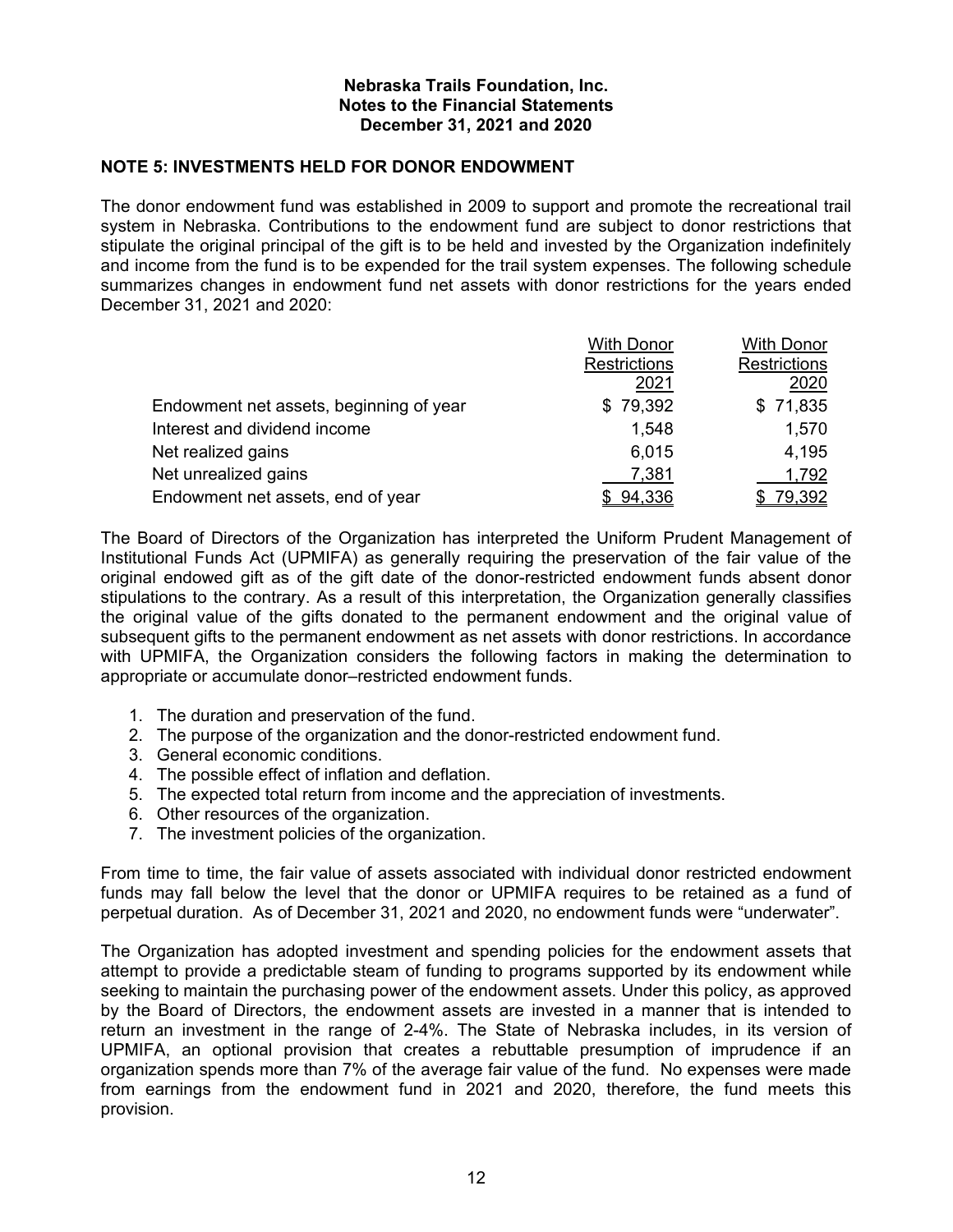#### **NOTE 6: LIQUIDITY**

All assets without donor restrictions are available for use for general purposes. The following reflects the financial assets as of the balance sheet date that are available to meet cash needs for general expenditures within one year:

| Cash                                                  | \$702,982  |
|-------------------------------------------------------|------------|
| Certificates of deposit                               | 100,000    |
| Less: Accounts payable                                | (4, 513)   |
| Less: Donor restrictions excluding land and rail ties | (742, 412) |
| Add: Donor restrictions included in endowment fund    | 93,152     |
| Financial assets available to meet cash needs for     |            |
| general expenditures within one year                  | \$149,209  |

General expenditures averaged around \$15,000 for the past three years. The Organization has a policy to structure its financials assets to be available as its general expenditures, liabilities, and other obligations come due. In addition, as part of its liquidity management, the Organization continuously invests cash in various short-term investments that proved a greater investment return.

#### **NOTE 7: CONTRIBUTED SERVICES**

A number of volunteers have donated substantial amounts of their time to perform a variety of tasks that assist the Organization. However, since those donated services nether create or enhance nonfinancial assets nor require specialized skills, the value of the contributed services is not recorded in the accompanying financial statements. Management has not quantified the amount or value of those donated services.

#### **NOTE 8: COMMITMENTS**

The Organization has one commitment remaining at December 31, 2021. The commitment with Homestead Conservation Trails Association assists in the maintenance of the Chief Standing Bear Trail. The commitment requires an annual maximum payment of \$7,500 beginning in 2017 with the final payment to be made in 2037, for a total of \$150,000. The 2021 payment was not made until 2022 and has been included in the commitment noted below for 2021. Expected payments for the Chief Standing Bear Trail commitment are as follows:

| 2022       | S | 15,000  |
|------------|---|---------|
| 2023       |   | 7,500   |
| 2024       |   | 7,500   |
| 2025       |   | 7,500   |
| Thereafter |   | 86,250  |
| Total      |   | 123,750 |

#### **NOTE 9: RELATED PARTIES**

Great Plains Trails Network (GPTN) is a non-profit entity that is dedicated to the development, maintenance, and safe use of trails of the Lincoln, Nebraska community. GPTN is not a 501(c)(3), and as part of its fundraising strategy, encourages donors to make tax-deductible donations to the Organization. The two entities have similar missions and work together to accomplish the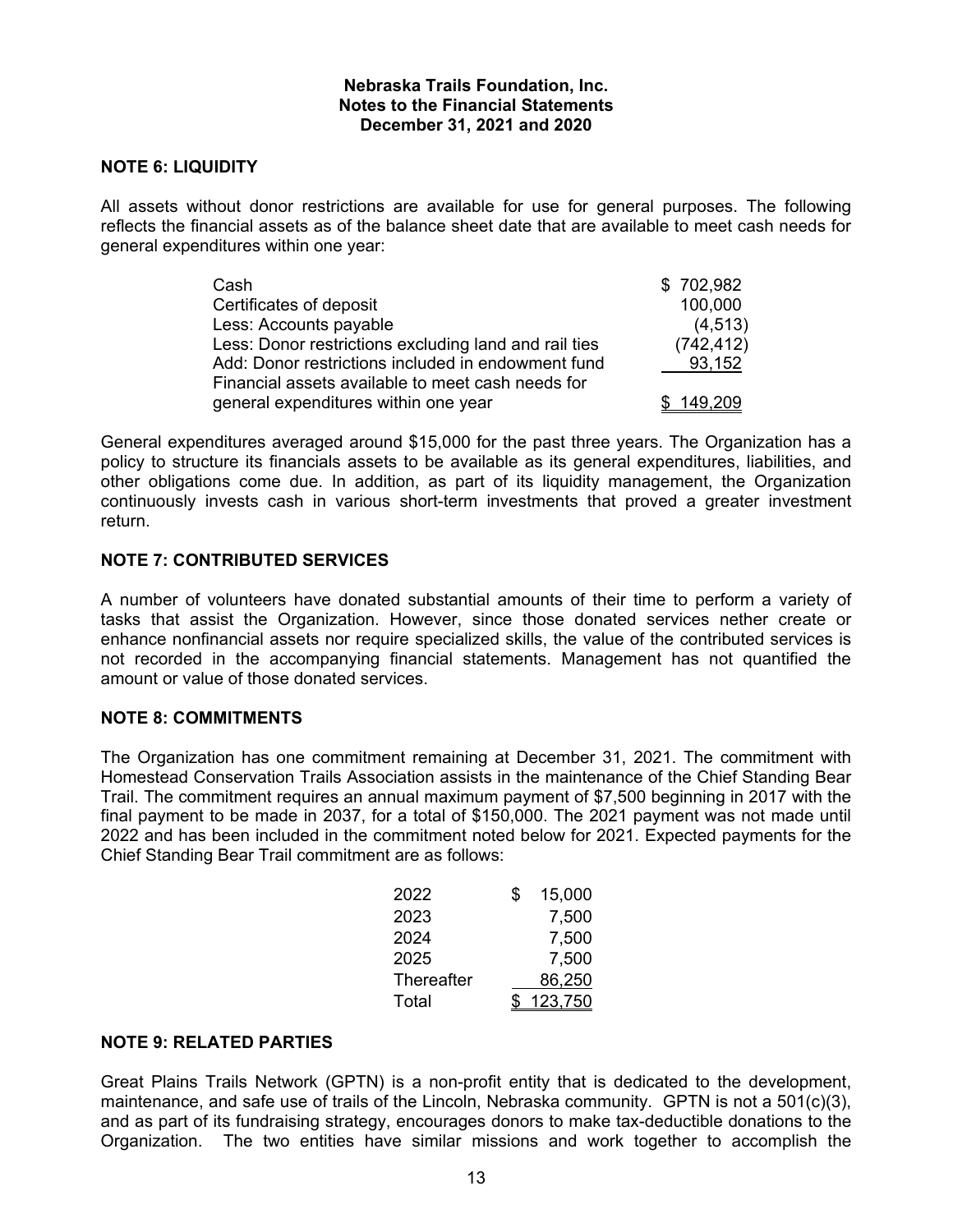aforementioned trail projects. GPTN also collects donations and remits these donations to the Organization. During the years ended December 31, 2021 and 2020, these donations totaled \$92,506 and \$67,361.

#### **NOTE 10: SUBSEQUENT EVENTS**

The Organization has evaluated subsequent events through May 3, 2022 the date which the financial statements were available to be issued.

#### **NOTE 11: LAND AND RAIL TIES**

As shown in the financial statements, a donation of land and rail ties was made to the organization on December 30, 2021. The non-cash items were recorded at market value based on the appraisal of the land. The donation is restricted by the donor as the Foundation is required to donate the land to FEVR Rail to Trail Foundation (FEVR) when they obtain an IRC Section 501(c)(3) non-profit status. Upon obtaining this status, the Foundation will record a payable to FEVR for the land and rail ties. If FEVR does not obtain this status within 24 months of the donation, the Foundation can use its own judgment to use, donate, or sell the land.

#### **NOTE 12: PRIOR PERIOD ADJUSTMENT**

An adjustment to the allocation of net assets with donor restrictions and net assets without donor restrictions has been made to the 2020 financial statements as it has been determined that \$38,000 in net assets without donor restrictions should have been applied to an expense rather than net assets with donor restrictions. The adjustment results in no change in total net assets. A summary of the adjustment is shown below:

|                                       | As<br>Originally<br><b>Stated</b> | Adjustment | As<br>Restated |
|---------------------------------------|-----------------------------------|------------|----------------|
| Net assets without donor restrictions | \$197,065                         | \$(38,000) | \$159,065      |
| Net assets with donor restrictions    | \$562,148                         | \$38,000   | \$600,148      |
| Net assets released from restrictions | \$954,816                         | \$(38,000) | 916,816        |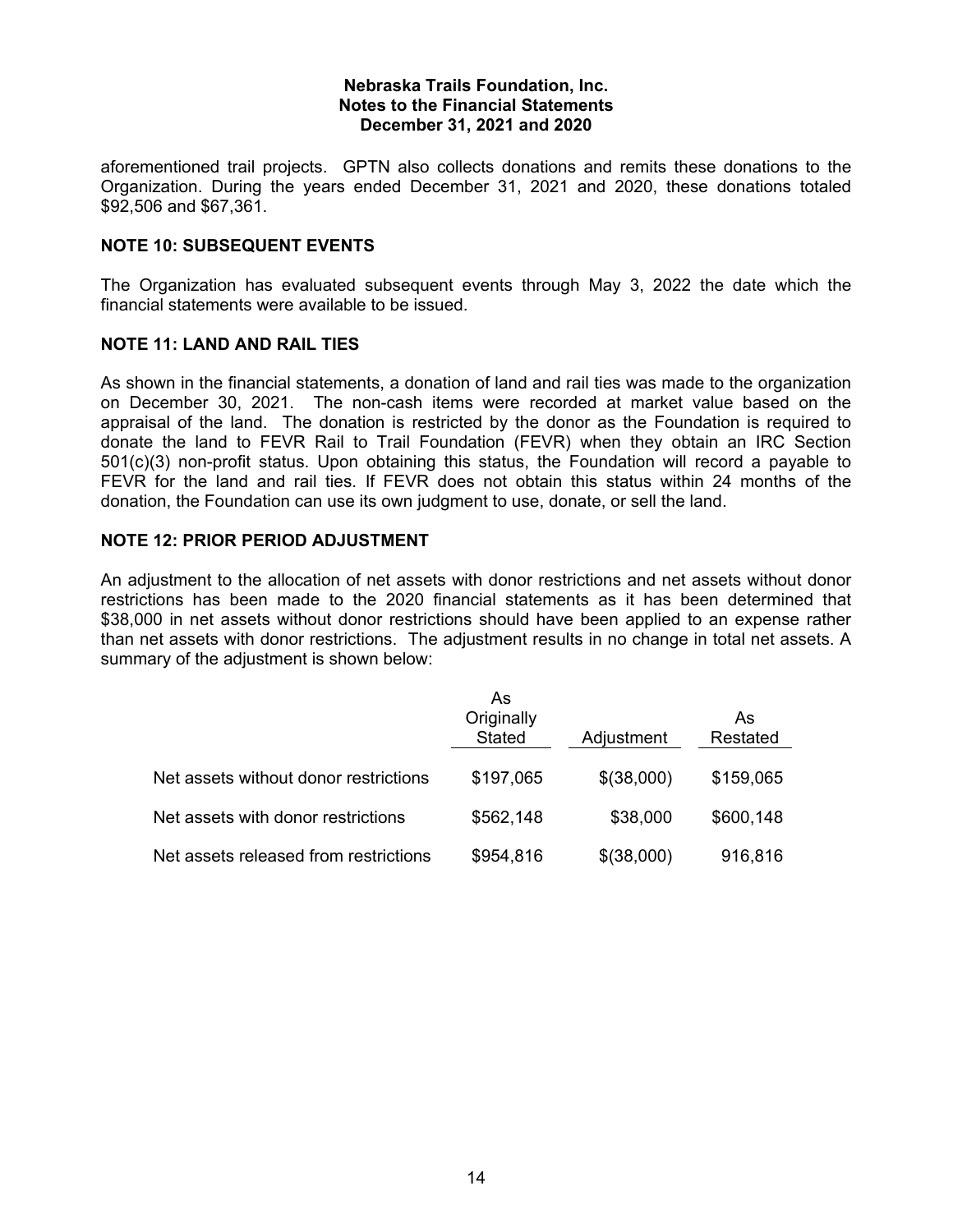|                                                                                | <b>Without Donor</b><br>Restrictions | <b>With Donor Restrictions</b> |              |                               |          |    |              |    |             |  |  |
|--------------------------------------------------------------------------------|--------------------------------------|--------------------------------|--------------|-------------------------------|----------|----|--------------|----|-------------|--|--|
|                                                                                |                                      |                                | Central City | <b>Chief Standing</b><br>Bear |          |    | Cowboy Trail |    | <b>FEVR</b> |  |  |
| <b>Support and Revenue</b>                                                     |                                      |                                |              |                               |          |    |              |    |             |  |  |
| Donations                                                                      | \$<br>6,964                          | \$                             |              | \$                            | 150      | \$ | 7,000        | \$ | 6,138,135   |  |  |
| Interest                                                                       | 1,602                                |                                |              |                               |          |    |              |    |             |  |  |
| <b>Dividends</b>                                                               |                                      |                                |              |                               |          |    |              |    |             |  |  |
| Net Realized and Unrealized Gain (Loss)<br>on Investment                       |                                      |                                |              |                               |          |    |              |    |             |  |  |
| <b>Total Revenue</b>                                                           | 8,566                                |                                |              |                               | 150      |    | 7,000        |    | 6,138,135   |  |  |
| Expenses                                                                       |                                      |                                |              |                               |          |    |              |    |             |  |  |
| <b>Bank Charges</b>                                                            | 175                                  |                                |              |                               |          |    |              |    |             |  |  |
| <b>Credit Card Charges</b>                                                     | 318                                  |                                |              |                               |          |    |              |    |             |  |  |
| Insurance                                                                      | 1,370                                |                                |              |                               |          |    |              |    |             |  |  |
| Other Expense                                                                  |                                      |                                |              |                               |          |    |              |    |             |  |  |
| Postage                                                                        |                                      |                                |              |                               |          |    |              |    |             |  |  |
| <b>Professional Fees</b>                                                       | 12,145                               |                                |              |                               |          |    |              |    |             |  |  |
| Supplies                                                                       |                                      |                                |              |                               |          |    |              |    |             |  |  |
| <b>Trail Construction and Trail Maintenance</b>                                |                                      |                                |              |                               | 7,500    |    |              |    |             |  |  |
| Website Maintenance                                                            | 1,130                                |                                |              |                               |          |    |              |    |             |  |  |
| <b>Total Expenses</b>                                                          | 15,138                               |                                |              |                               | 7,500    |    |              |    |             |  |  |
| Net Assets Released from Restrictions<br><b>Restrictions Changed by Donors</b> |                                      |                                |              |                               |          |    |              |    |             |  |  |
| Increase (Decrease) in Net Assets                                              | (6, 572)                             |                                |              |                               | (7, 350) |    | 7,000        |    | 6,138,135   |  |  |
| Net Assets at the Beginning of the Year                                        | 159,065                              |                                | 1,466        |                               | 10,868   |    | 18,642       |    |             |  |  |
| Net Assets Available at the End of the Year                                    | \$<br>152,493                        | \$                             | 1,466        | \$                            | 3,518    | \$ | 25,642       | \$ | 6,138,135   |  |  |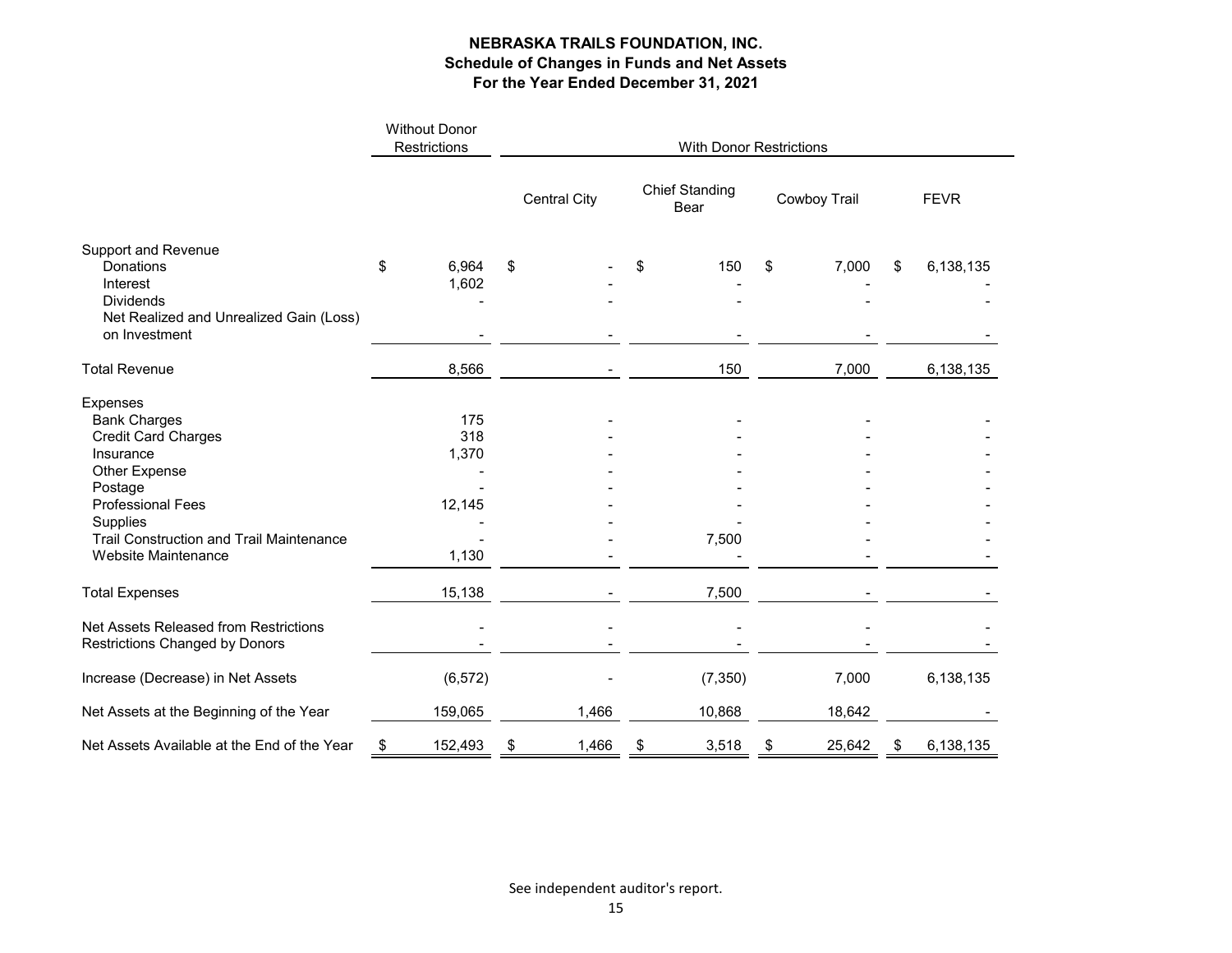|                                                                                                                                                                                                   | <b>With Donor Restrictions</b> |        |     |                              |    |                           |    |                            |    |                              |    |         |  |
|---------------------------------------------------------------------------------------------------------------------------------------------------------------------------------------------------|--------------------------------|--------|-----|------------------------------|----|---------------------------|----|----------------------------|----|------------------------------|----|---------|--|
|                                                                                                                                                                                                   | <b>GPTN General</b>            |        |     | Jamaica North<br><b>RICB</b> |    | Jamaica North<br>Phase II |    | <b>GPTN MoPac</b><br>Trail |    | MoPac Trail<br>Lincoln/Omaha |    | Murdock |  |
| <b>Support and Revenue</b><br>Donations<br>Interest<br><b>Dividends</b><br>Net Realized and Unrealized Gain (Loss)<br>on Investment                                                               | \$                             | 4,812  | \$  | 1,000                        | \$ | 122,584                   | \$ | 680                        | \$ | 121                          | \$ |         |  |
|                                                                                                                                                                                                   |                                |        |     |                              |    |                           |    |                            |    |                              |    |         |  |
| <b>Total Revenue</b>                                                                                                                                                                              |                                | 4,812  |     | 1,000                        |    | 122,584                   |    | 680                        |    | 121                          |    |         |  |
| Expenses<br><b>Bank Charges</b><br><b>Credit Card Charges</b><br>Insurance<br>Other Expense<br>Postage<br><b>Professional Fees</b><br>Supplies<br><b>Trail Construction and Trail Maintenance</b> |                                |        |     |                              |    |                           |    | 630                        |    | 1,129                        |    |         |  |
| Website Maintenance                                                                                                                                                                               |                                |        |     |                              |    |                           |    |                            |    |                              |    |         |  |
| <b>Total Expenses</b>                                                                                                                                                                             |                                |        |     |                              |    |                           |    | 630                        |    | 1,129                        |    |         |  |
| Net Assets Released from Restrictions<br>Restrictions Changed by Donors                                                                                                                           |                                |        |     |                              |    |                           |    |                            |    |                              |    |         |  |
| Increase (Decrease) in Net Assets                                                                                                                                                                 |                                | 4,812  |     | 1,000                        |    | 122,584                   |    | 50                         |    | (1,008)                      |    |         |  |
| Net Assets at the Beginning of the Year                                                                                                                                                           |                                | 9,042  |     | 78,841                       |    | 158,981                   |    | 2,960                      |    | 163,962                      |    | 31,040  |  |
| Net Assets Available at the End of the Year                                                                                                                                                       | \$                             | 13,854 | -\$ | 79,841                       | \$ | 281,565                   | \$ | 3,010                      | \$ | 162,954                      | \$ | 31,040  |  |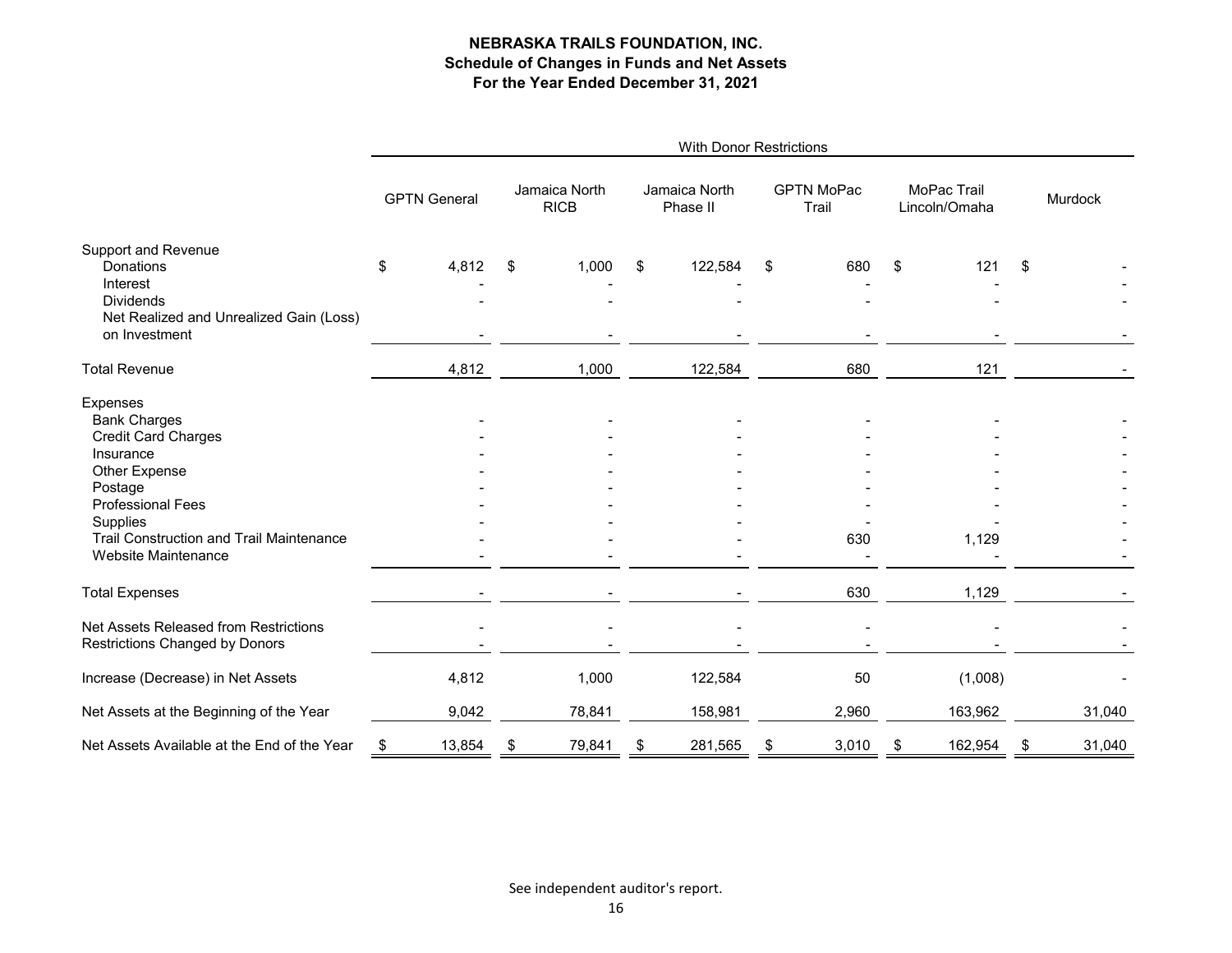|                                                 | With Donor Restrictions |                  |                                 |       |                 |         |                         |       |                      |          |  |  |
|-------------------------------------------------|-------------------------|------------------|---------------------------------|-------|-----------------|---------|-------------------------|-------|----------------------|----------|--|--|
|                                                 |                         | Prairie Corridor | Rosa Parks Way<br><b>Bridge</b> |       | Steamboat Trace |         | <b>Trails Amenities</b> |       | <b>Trails Center</b> |          |  |  |
| <b>Support and Revenue</b>                      |                         |                  |                                 |       |                 |         |                         |       |                      |          |  |  |
| Donations                                       | \$                      | 6,432            | \$                              |       | \$              |         | \$                      |       | \$                   |          |  |  |
| Interest                                        |                         |                  |                                 |       |                 |         |                         |       |                      |          |  |  |
| <b>Dividends</b>                                |                         |                  |                                 |       |                 |         |                         |       |                      |          |  |  |
| Net Realized and Unrealized Gain (Loss)         |                         |                  |                                 |       |                 |         |                         |       |                      |          |  |  |
| on Investment                                   |                         |                  |                                 |       |                 |         |                         |       |                      |          |  |  |
| <b>Total Revenue</b>                            |                         | 6,432            |                                 |       |                 |         |                         |       |                      |          |  |  |
| Expenses                                        |                         |                  |                                 |       |                 |         |                         |       |                      |          |  |  |
| <b>Bank Charges</b>                             |                         |                  |                                 |       |                 |         |                         |       |                      |          |  |  |
| <b>Credit Card Charges</b>                      |                         |                  |                                 |       |                 |         |                         |       |                      |          |  |  |
| Insurance                                       |                         |                  |                                 |       |                 |         |                         |       |                      |          |  |  |
| Other Expense                                   |                         |                  |                                 |       |                 |         |                         |       |                      |          |  |  |
| Postage                                         |                         |                  |                                 |       |                 |         |                         |       |                      |          |  |  |
| <b>Professional Fees</b>                        |                         |                  |                                 |       |                 |         |                         |       |                      |          |  |  |
| Supplies                                        |                         |                  |                                 |       |                 |         |                         |       |                      |          |  |  |
| <b>Trail Construction and Trail Maintenance</b> |                         |                  |                                 |       |                 | 2,200   |                         |       |                      | 9,100    |  |  |
| Website Maintenance                             |                         |                  |                                 |       |                 |         |                         |       |                      |          |  |  |
| <b>Total Expenses</b>                           |                         |                  |                                 |       |                 | 2,200   |                         |       |                      | 9,100    |  |  |
| Net Assets Released from Restrictions           |                         |                  |                                 |       |                 |         |                         |       |                      |          |  |  |
| Restrictions Changed by Donors                  |                         |                  |                                 |       |                 |         |                         |       |                      |          |  |  |
| Increase (Decrease) in Net Assets               |                         | 6,432            |                                 |       |                 | (2,200) |                         |       |                      | (9, 100) |  |  |
| Net Assets at the Beginning of the Year         |                         | 18,867           |                                 | 5,082 |                 | 2,417   |                         | 2,109 |                      | 9,100    |  |  |
| Net Assets Available at the End of the Year     | \$                      | 25,299           | \$                              | 5,082 | \$              | 217     | \$                      | 2,109 | \$                   |          |  |  |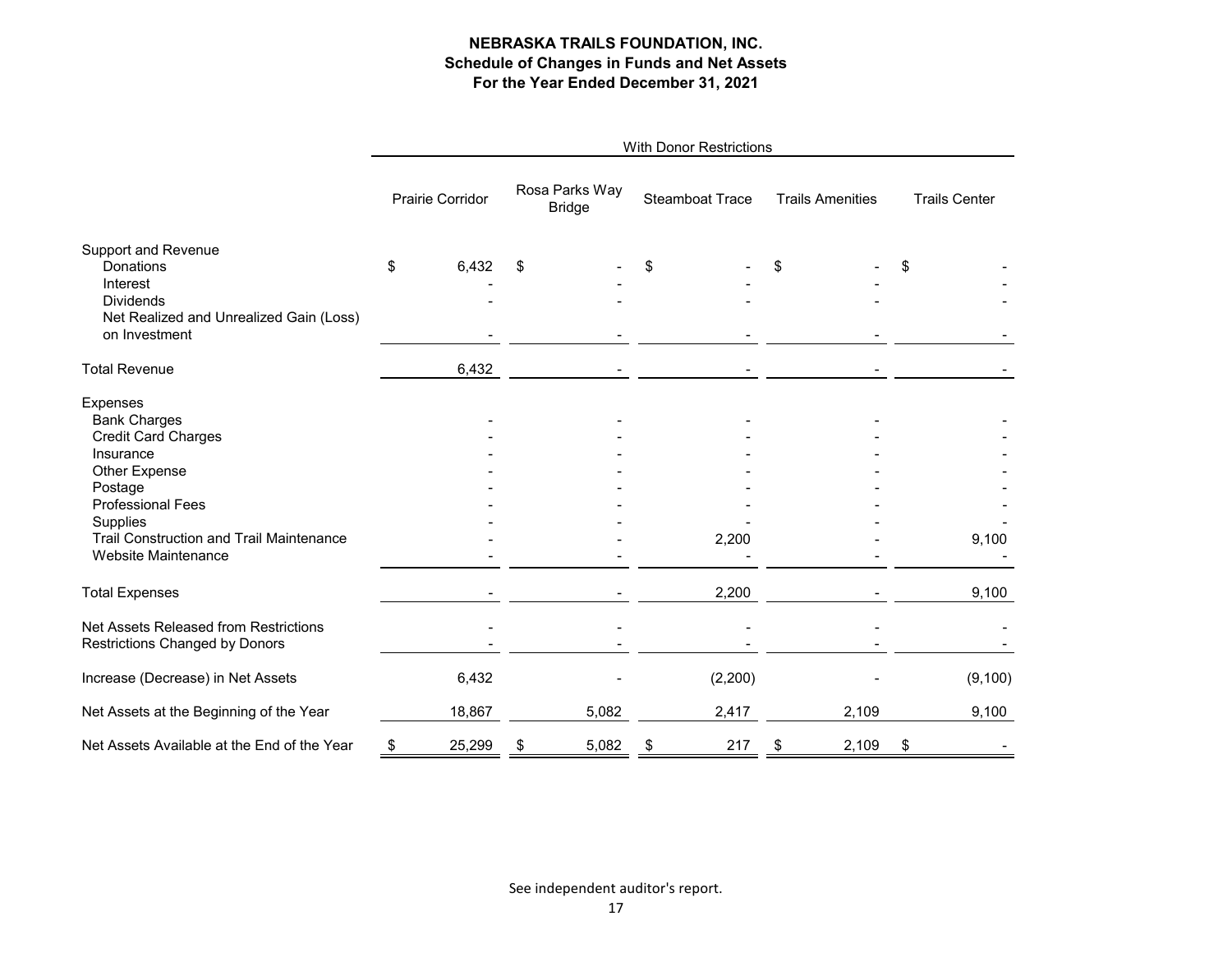|                                             | <b>With Donor Restrictions</b>             |                       | <b>Total With Donor</b><br>Restrictions | Total           |                 |
|---------------------------------------------|--------------------------------------------|-----------------------|-----------------------------------------|-----------------|-----------------|
|                                             | <b>Wilderness Bike</b><br><b>Bridge II</b> | <b>Endowment Fund</b> |                                         |                 |                 |
| <b>Support and Revenue</b>                  |                                            |                       |                                         |                 |                 |
| Donations                                   | \$<br>100                                  | \$                    |                                         | \$<br>6,281,014 | \$<br>6,287,978 |
| Interest                                    |                                            |                       | $\overline{2}$                          | 2               | 1,604           |
| <b>Dividends</b>                            |                                            |                       | 1,546                                   | 1,546           | 1,546           |
| Net Realized and Unrealized Gain (Loss)     |                                            |                       |                                         |                 |                 |
| on Investment                               |                                            |                       | 13,396                                  | 13,396          | 13,396          |
| <b>Total Revenue</b>                        | 100                                        |                       | 14,944                                  | 6,295,958       | 6,304,524       |
| Expenses                                    |                                            |                       |                                         |                 |                 |
| <b>Bank Charges</b>                         |                                            |                       |                                         |                 | 175             |
| <b>Credit Card Charges</b>                  |                                            |                       |                                         |                 | 318             |
| Insurance                                   |                                            |                       |                                         |                 | 1,370           |
| Other Expense                               |                                            |                       |                                         |                 |                 |
| Postage                                     |                                            |                       |                                         |                 |                 |
| <b>Professional Fees</b>                    |                                            |                       |                                         |                 | 12,145          |
| Supplies                                    |                                            |                       |                                         |                 |                 |
| Trail Construction and Trail Maintenance    |                                            |                       |                                         | 20,559          | 20,559          |
| Website Maintenance                         |                                            |                       |                                         |                 | 1,130           |
| <b>Total Expenses</b>                       |                                            |                       |                                         | 20,559          | 35,697          |
| Net Assets Released from Restrictions       |                                            |                       |                                         |                 |                 |
| <b>Restrictions Changed by Donors</b>       |                                            |                       |                                         |                 |                 |
| Increase (Decrease) in Net Assets           | 100                                        |                       | 14,944                                  | 6,275,399       | 6,268,827       |
| Net Assets at the Beginning of the Year     | 7,379                                      |                       | 79,392                                  | 600,148         | 759,213         |
| Net Assets Available at the End of the Year | \$<br>7,479                                | \$                    | 94,336                                  | \$<br>6,875,547 | \$<br>7,028,040 |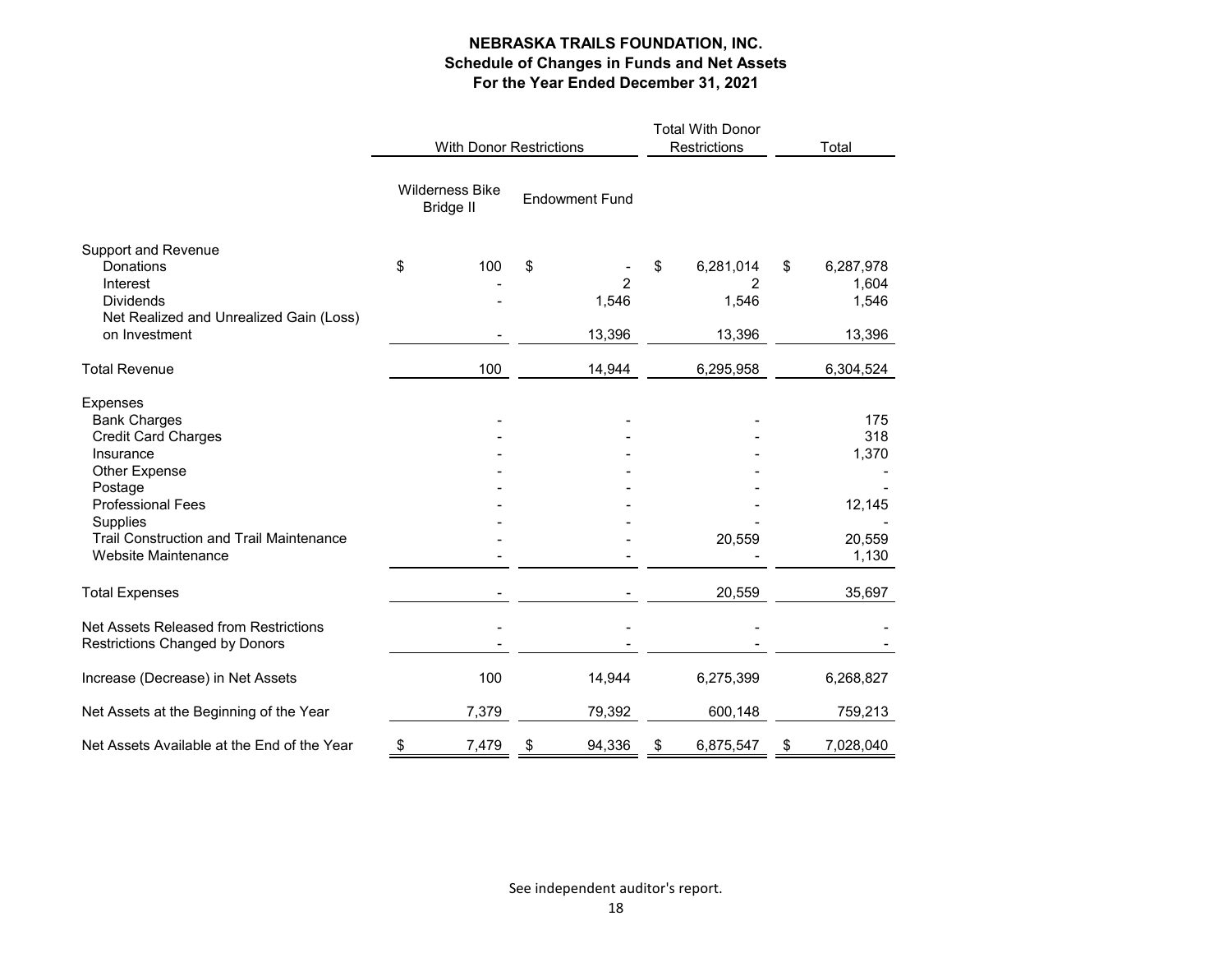|                                                          | <b>Without Donor</b><br>Restrictions | <b>With Donor Restrictions</b> |                     |    |                                      |              |        |                                     |           |  |  |
|----------------------------------------------------------|--------------------------------------|--------------------------------|---------------------|----|--------------------------------------|--------------|--------|-------------------------------------|-----------|--|--|
|                                                          |                                      |                                | <b>Central City</b> |    | <b>Chief Standing</b><br><b>Bear</b> | Cowboy Trail |        | <b>Eastern NE Trails</b><br>Network |           |  |  |
| <b>Support and Revenue</b>                               |                                      |                                |                     |    |                                      |              |        |                                     |           |  |  |
| Donations                                                | \$<br>17,635                         | \$                             |                     | \$ | 300                                  | \$           |        | \$                                  |           |  |  |
| Interest                                                 | 11,412                               |                                |                     |    |                                      |              |        |                                     |           |  |  |
| <b>Dividends</b>                                         |                                      |                                |                     |    |                                      |              |        |                                     |           |  |  |
| Net Realized and Unrealized Gain (Loss)<br>on Investment |                                      |                                |                     |    |                                      |              |        |                                     |           |  |  |
| <b>Total Revenue</b>                                     | 29,047                               |                                |                     |    | 300                                  |              |        |                                     |           |  |  |
| Expenses                                                 |                                      |                                |                     |    |                                      |              |        |                                     |           |  |  |
| <b>Bank Charges</b>                                      |                                      |                                |                     |    |                                      |              |        |                                     |           |  |  |
| <b>Credit Card Charges</b>                               | 835                                  |                                |                     |    |                                      |              |        |                                     |           |  |  |
| Insurance                                                | 1,335                                |                                |                     |    |                                      |              |        |                                     |           |  |  |
| Other Expense                                            | 12                                   |                                |                     |    |                                      |              |        |                                     |           |  |  |
| Postage                                                  | 55                                   |                                |                     |    |                                      |              |        |                                     |           |  |  |
| <b>Professional Fees</b>                                 | 11,180                               |                                |                     |    |                                      |              |        |                                     |           |  |  |
| Supplies                                                 |                                      |                                |                     |    |                                      |              |        |                                     |           |  |  |
| <b>Trail Construction and Trail Maintenance</b>          | 38,431                               |                                |                     |    | 7,500                                |              |        |                                     | 44,444    |  |  |
| Website Maintenance                                      | 1,130                                |                                |                     |    |                                      |              |        |                                     |           |  |  |
| <b>Total Expenses</b>                                    | 52,978                               |                                |                     |    | 7,500                                |              |        |                                     | 44,444    |  |  |
| Net Assets Released from Restrictions                    |                                      |                                |                     |    |                                      |              |        |                                     |           |  |  |
| <b>Restrictions Changed by Donors</b>                    |                                      |                                |                     |    |                                      |              |        |                                     |           |  |  |
| Increase (Decrease) in Net Assets                        | (23, 931)                            |                                |                     |    | (7, 200)                             |              |        |                                     | (44, 444) |  |  |
| Net Assets at the Beginning of the Year                  | 182,996                              |                                | 1,466               |    | 18,068                               |              | 18,642 |                                     | 44,444    |  |  |
| Net Assets Available at the End of the Year              | \$<br>159,065                        | \$                             | 1,466               | \$ | 10,868                               | \$           | 18,642 | \$                                  |           |  |  |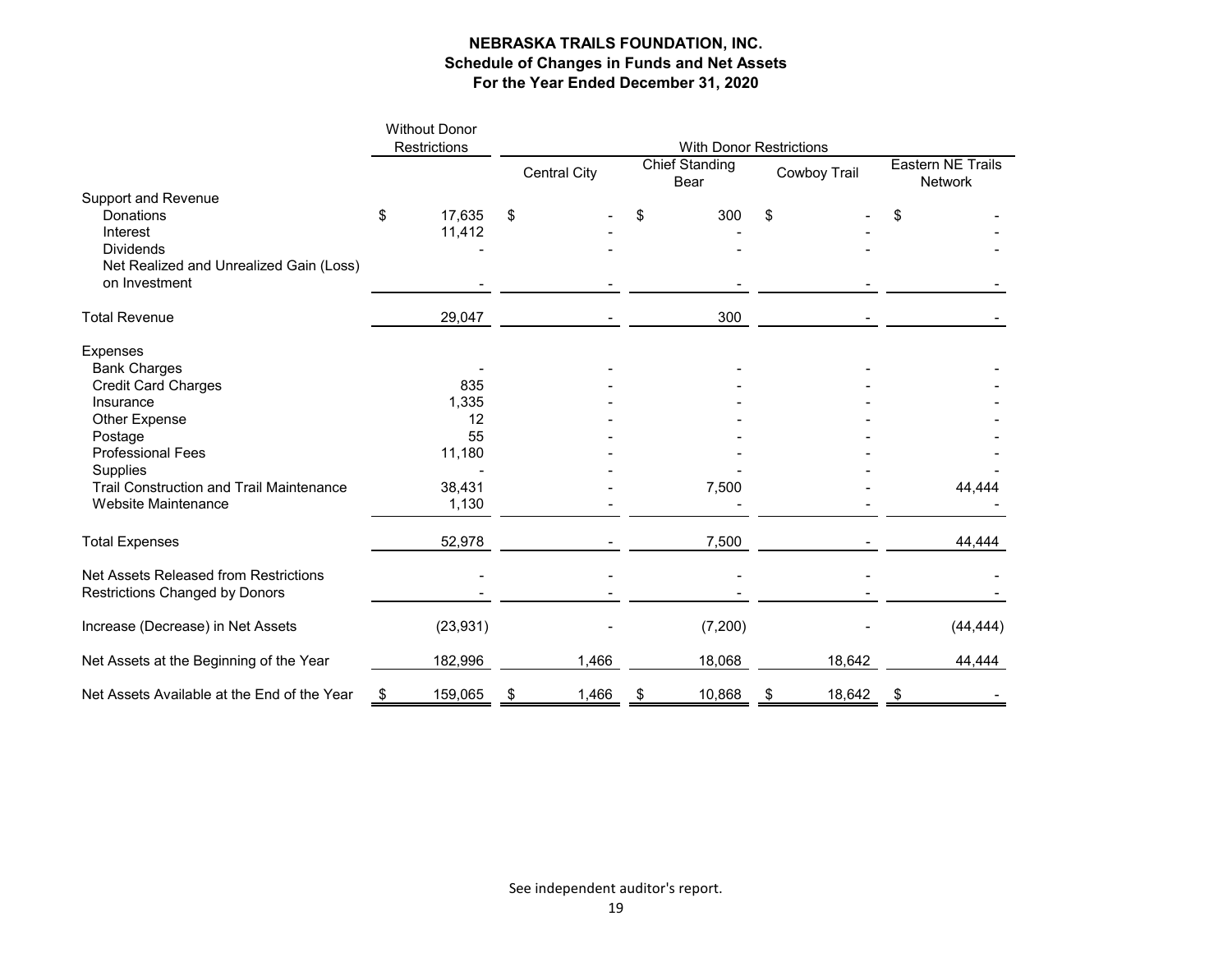|                                                 | <b>With Donor Restrictions</b> |                     |     |                              |    |                           |    |                            |    |                              |    |         |  |
|-------------------------------------------------|--------------------------------|---------------------|-----|------------------------------|----|---------------------------|----|----------------------------|----|------------------------------|----|---------|--|
|                                                 |                                | <b>GPTN General</b> |     | Jamaica North<br><b>RICB</b> |    | Jamaica North<br>Phase II |    | <b>GPTN MoPac</b><br>Trail |    | MoPac Trail<br>Lincoln/Omaha |    | Murdock |  |
| <b>Support and Revenue</b>                      |                                |                     |     |                              |    |                           |    |                            |    |                              |    |         |  |
| Donations                                       | \$                             | 4,105               | \$  | 227,881                      | \$ | 81,466                    | \$ | 70                         | \$ | 15,270                       | \$ |         |  |
| Interest<br><b>Dividends</b>                    |                                |                     |     |                              |    |                           |    |                            |    |                              |    |         |  |
| Net Realized and Unrealized Gain (Loss)         |                                |                     |     |                              |    |                           |    |                            |    |                              |    |         |  |
| on Investment                                   |                                |                     |     |                              |    |                           |    |                            |    |                              |    |         |  |
|                                                 |                                |                     |     |                              |    |                           |    |                            |    |                              |    |         |  |
| <b>Total Revenue</b>                            |                                | 4,105               |     | 227,881                      |    | 81,466                    |    | 70                         |    | 15,270                       |    |         |  |
| Expenses                                        |                                |                     |     |                              |    |                           |    |                            |    |                              |    |         |  |
| <b>Bank Charges</b>                             |                                |                     |     |                              |    |                           |    |                            |    |                              |    |         |  |
| <b>Credit Card Charges</b>                      |                                |                     |     |                              |    |                           |    |                            |    |                              |    |         |  |
| Insurance                                       |                                |                     |     |                              |    |                           |    |                            |    |                              |    |         |  |
| Other Expense                                   |                                |                     |     |                              |    |                           |    |                            |    |                              |    |         |  |
| Postage<br><b>Professional Fees</b>             |                                |                     |     |                              |    |                           |    |                            |    |                              |    |         |  |
| Supplies                                        |                                |                     |     |                              |    |                           |    |                            |    |                              |    |         |  |
| <b>Trail Construction and Trail Maintenance</b> |                                | 431                 |     | 846,941                      |    |                           |    |                            |    |                              |    |         |  |
| Website Maintenance                             |                                |                     |     |                              |    |                           |    |                            |    |                              |    |         |  |
| <b>Total Expenses</b>                           |                                | 431                 |     | 846,941                      |    |                           |    |                            |    |                              |    |         |  |
|                                                 |                                |                     |     |                              |    |                           |    |                            |    |                              |    |         |  |
| Net Assets Released from Restrictions           |                                |                     |     |                              |    |                           |    |                            |    |                              |    |         |  |
| Restrictions Changed by Donors                  |                                |                     |     |                              |    |                           |    |                            |    |                              |    |         |  |
| Increase (Decrease) in Net Assets               |                                | 3,674               |     | (619,060)                    |    | 81,466                    |    | 70                         |    | 15,270                       |    |         |  |
| Net Assets at the Beginning of the Year         |                                | 5,368               |     | 697,901                      |    | 77,515                    |    | 2,890                      |    | 148,692                      |    | 31,040  |  |
| Net Assets Available at the End of the Year     | \$                             | 9,042               | -\$ | 78,841                       | \$ | 158,981                   | \$ | 2,960                      | \$ | 163,962                      | \$ | 31,040  |  |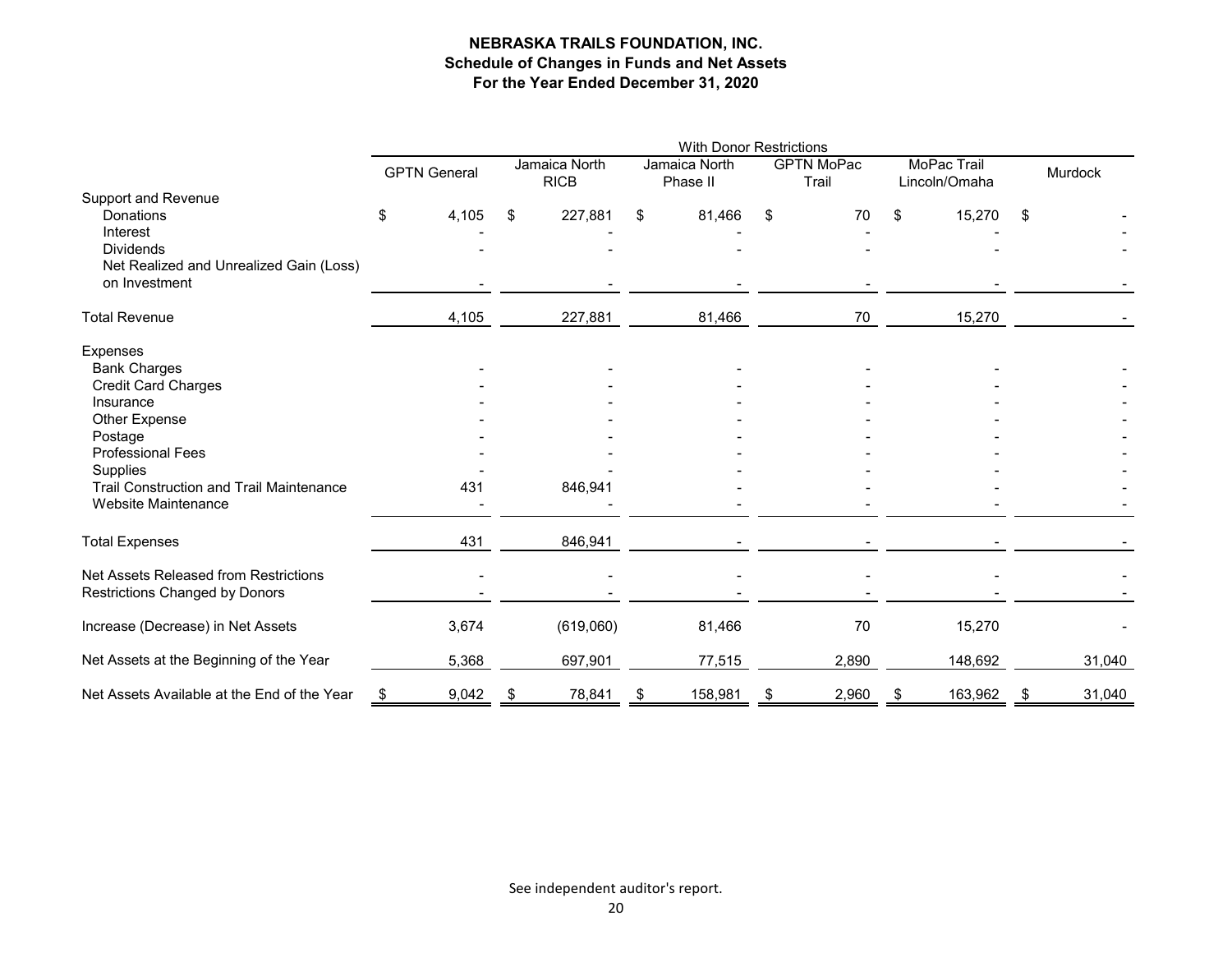|                                                 | <b>With Donor Restrictions</b> |                  |    |                                 |    |                 |    |                         |    |                      |  |  |
|-------------------------------------------------|--------------------------------|------------------|----|---------------------------------|----|-----------------|----|-------------------------|----|----------------------|--|--|
|                                                 |                                | Prairie Corridor |    | Rosa Parks Way<br><b>Bridge</b> |    | Steamboat Trace |    | <b>Trails Amenities</b> |    | <b>Trails Center</b> |  |  |
| <b>Support and Revenue</b>                      |                                |                  |    |                                 |    |                 |    |                         |    |                      |  |  |
| Donations                                       | \$                             | 5,550            | \$ |                                 | \$ |                 | \$ |                         | \$ |                      |  |  |
| Interest                                        |                                |                  |    |                                 |    |                 |    |                         |    |                      |  |  |
| <b>Dividends</b>                                |                                |                  |    |                                 |    |                 |    |                         |    |                      |  |  |
| Net Realized and Unrealized Gain (Loss)         |                                |                  |    |                                 |    |                 |    |                         |    |                      |  |  |
| on Investment                                   |                                |                  |    |                                 |    |                 |    |                         |    |                      |  |  |
| <b>Total Revenue</b>                            |                                | 5,550            |    |                                 |    |                 |    |                         |    |                      |  |  |
| Expenses                                        |                                |                  |    |                                 |    |                 |    |                         |    |                      |  |  |
| <b>Bank Charges</b>                             |                                |                  |    |                                 |    |                 |    |                         |    |                      |  |  |
| <b>Credit Card Charges</b>                      |                                |                  |    |                                 |    |                 |    |                         |    |                      |  |  |
| Insurance                                       |                                |                  |    |                                 |    |                 |    |                         |    |                      |  |  |
| Other Expense                                   |                                |                  |    |                                 |    |                 |    |                         |    |                      |  |  |
| Postage                                         |                                |                  |    |                                 |    |                 |    |                         |    |                      |  |  |
| <b>Professional Fees</b>                        |                                |                  |    |                                 |    |                 |    |                         |    |                      |  |  |
| Supplies                                        |                                |                  |    |                                 |    |                 |    |                         |    |                      |  |  |
| <b>Trail Construction and Trail Maintenance</b> |                                |                  |    |                                 |    |                 |    |                         |    |                      |  |  |
| Website Maintenance                             |                                |                  |    |                                 |    |                 |    |                         |    |                      |  |  |
| <b>Total Expenses</b>                           |                                |                  |    |                                 |    |                 |    |                         |    |                      |  |  |
| Net Assets Released from Restrictions           |                                |                  |    |                                 |    |                 |    |                         |    |                      |  |  |
| Restrictions Changed by Donors                  |                                |                  |    |                                 |    |                 |    |                         |    |                      |  |  |
|                                                 |                                |                  |    |                                 |    |                 |    |                         |    |                      |  |  |
| Increase (Decrease) in Net Assets               |                                | 5,550            |    |                                 |    |                 |    |                         |    |                      |  |  |
| Net Assets at the Beginning of the Year         |                                | 13,317           |    | 5,082                           |    | 2,417           |    | 2,109                   |    | 9,100                |  |  |
| Net Assets Available at the End of the Year     | \$                             | 18,867           | \$ | 5,082                           | \$ | 2,417           | \$ | 2,109                   | \$ | 9,100                |  |  |